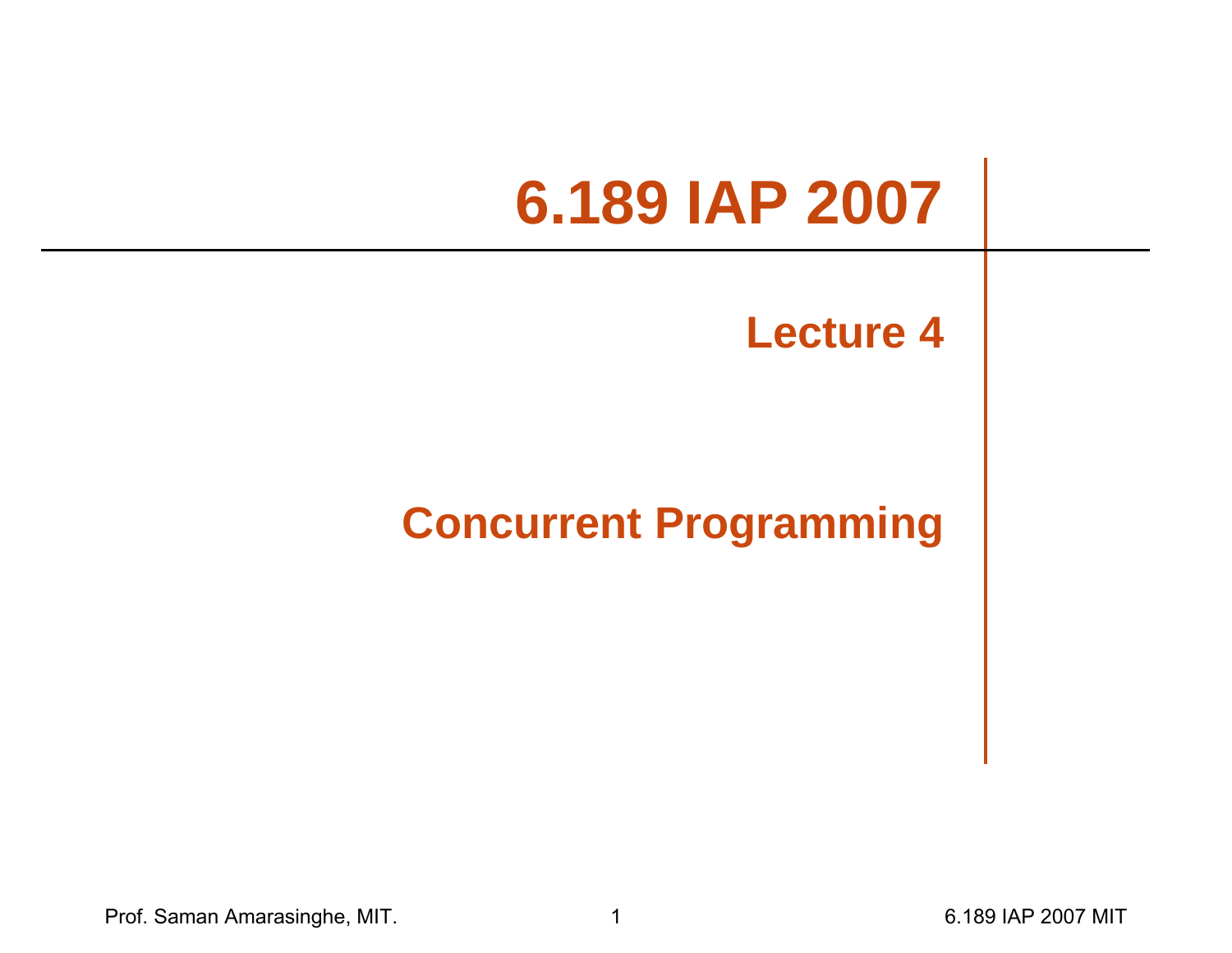### **In this lecture…**

- $\bullet$  Study concurrent programming with an emphasis on correctness  $\mathcal{L}_{\mathcal{A}}$ Parallel programs have the same correctness issues
- $\bullet$  Start with a simpler and easier machine/programming model
	- F Use Java as a language
	- $\mathcal{L}_{\mathcal{A}}$ Use an Abstract Shared Memory Machine Model
- $\bullet$  Next Lecture..
	- $\mathcal{L}_{\mathcal{A}}$ Use C/C++ primitives (MPI)
	- $\mathbb{R}^3$ Study parallel programming with an emphasis on performance
	- $\mathcal{L}_{\mathcal{A}}$ Using a distributed memory machine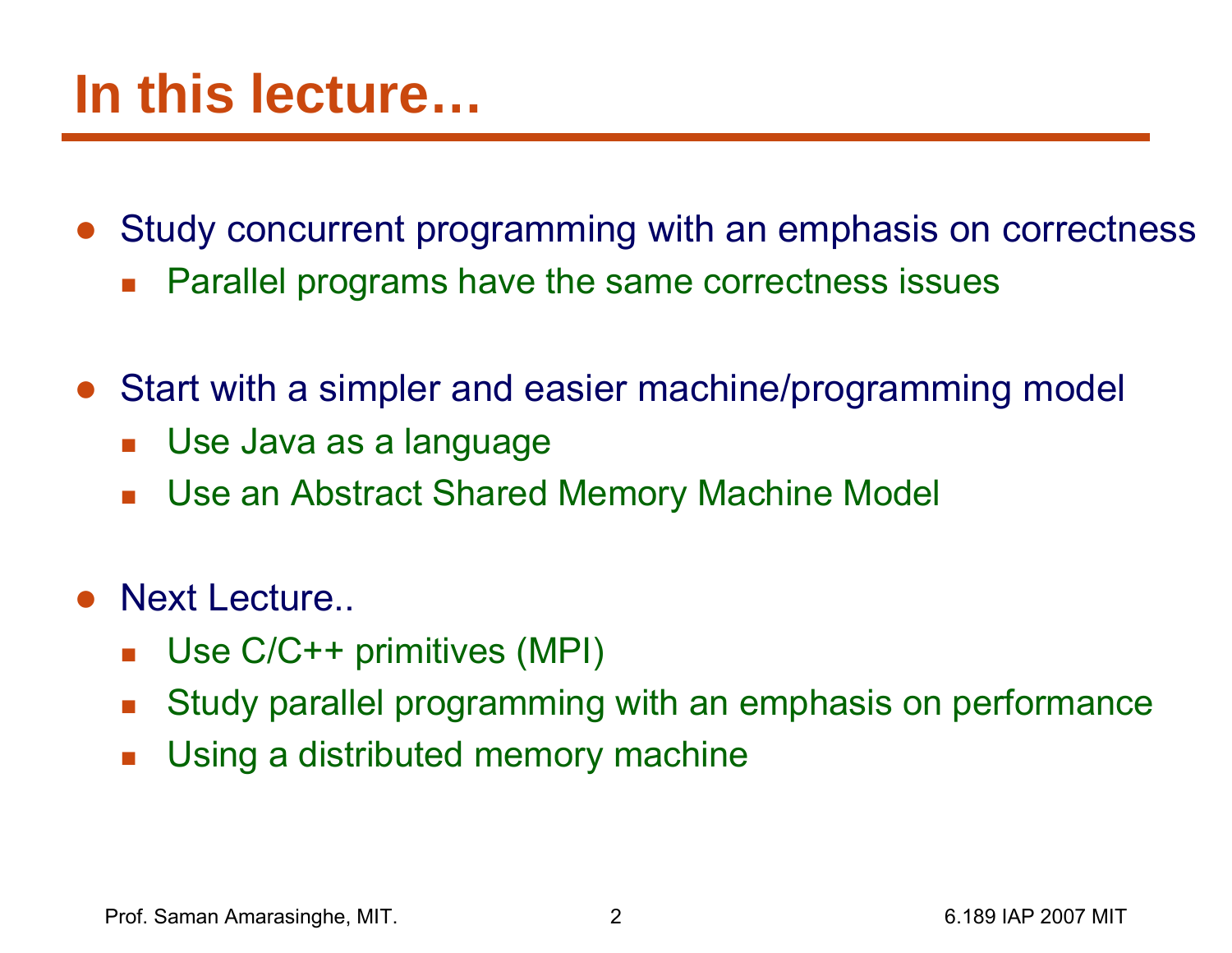## **What is concurrency?**

- $\bullet$  What is a sequential program?
	- A single thread of control that executes one instruction and when it is finished execute the next logical instruction
- What is a concurrent program?
	- П A collection of autonomous sequential threads, executing (logically) in parallel
- $\bullet$  The implementation (i.e. execution) of a collection of threads can be: Multiprogramming
	- Threads multiplex their executions on a single processor.
	- **Multiprocessing**
	- Threads multiplex their executions on a multiprocessor or a multicore system Distributed Processing
		- Processes multiplex their executions on several different machines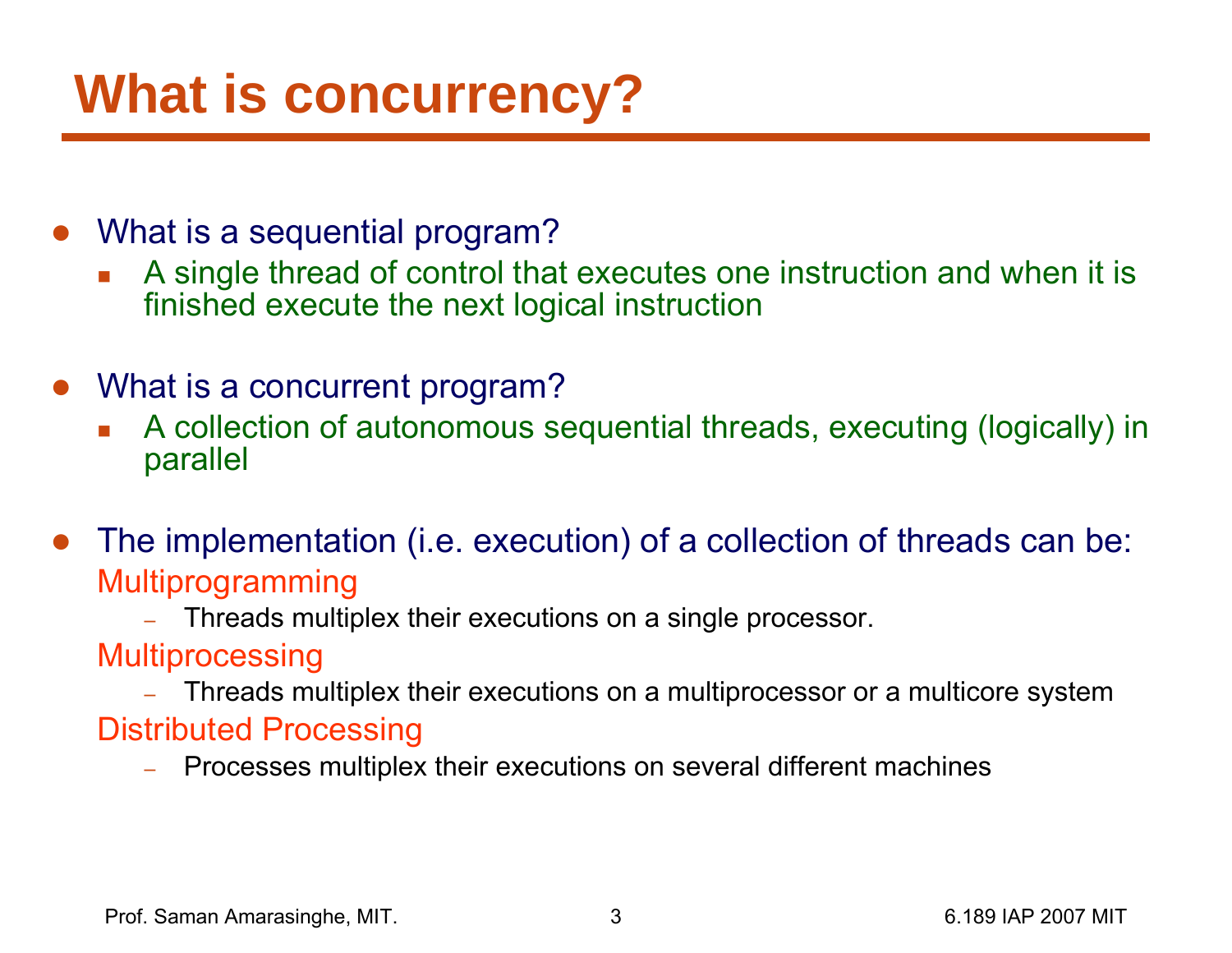# **Concurrency and Parallelism**

- ●Concurrency is not (only) parallelism
- ● Interleaved Concurrency
	- $\overline{\mathbb{R}}$ Logically simultaneous processing
	- k. Interleaved execution on a single processor
- ● Parallelism
	- $\overline{\mathbb{R}}$ Physically simultaneous processing
	- k. Requires a multiprocessors or a multicore system

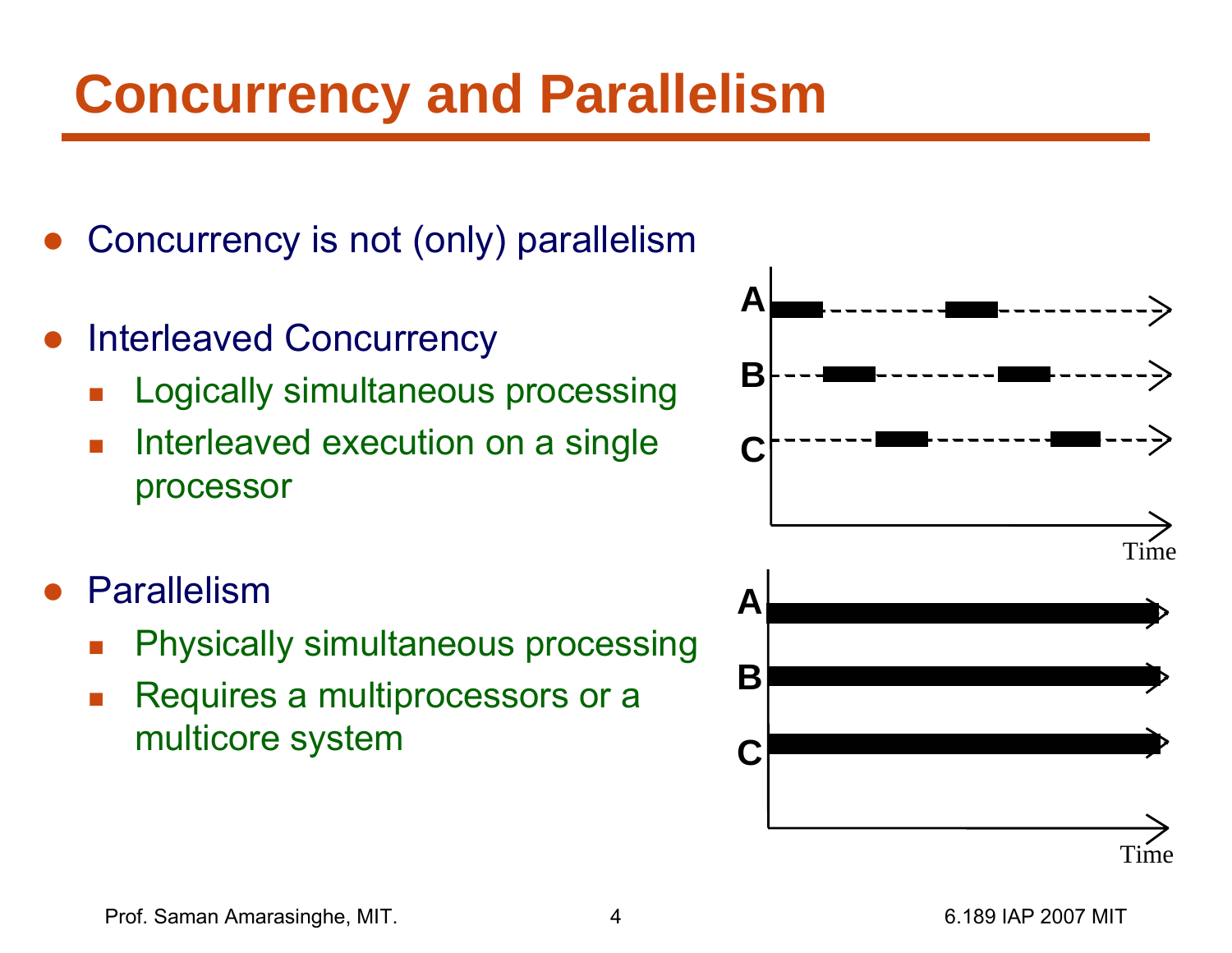## **Account and Bank**

```
import java.util.*;
```

```
public class Account {
    String id; 
    String password;
    int balance;
    Account(String id, String password, String balance) {
        this.id = id:
        this.password = password;
        this.balance = balance;
    }
    boolean is_password(String password) {
        return password == this.password;
    }
```

```
int getbal() \{return balance;
}
```
}

```
void post(int v) {
     balance = balance + v;
}
```

```
import java.util.*;
```

```
public class Bank {
    HashMap<String, Account> accounts;
    static Bank theBank = null;
    private Bank() {
         accounts = new HashMap<String, Account>();
    }
    public static Bank getbank() {
        if (theBank == null)
            theBank = new Bank();
        return theBank;
    }
    public Account get(String ID) {
        return accounts.get(ID);
    }
     …
```
}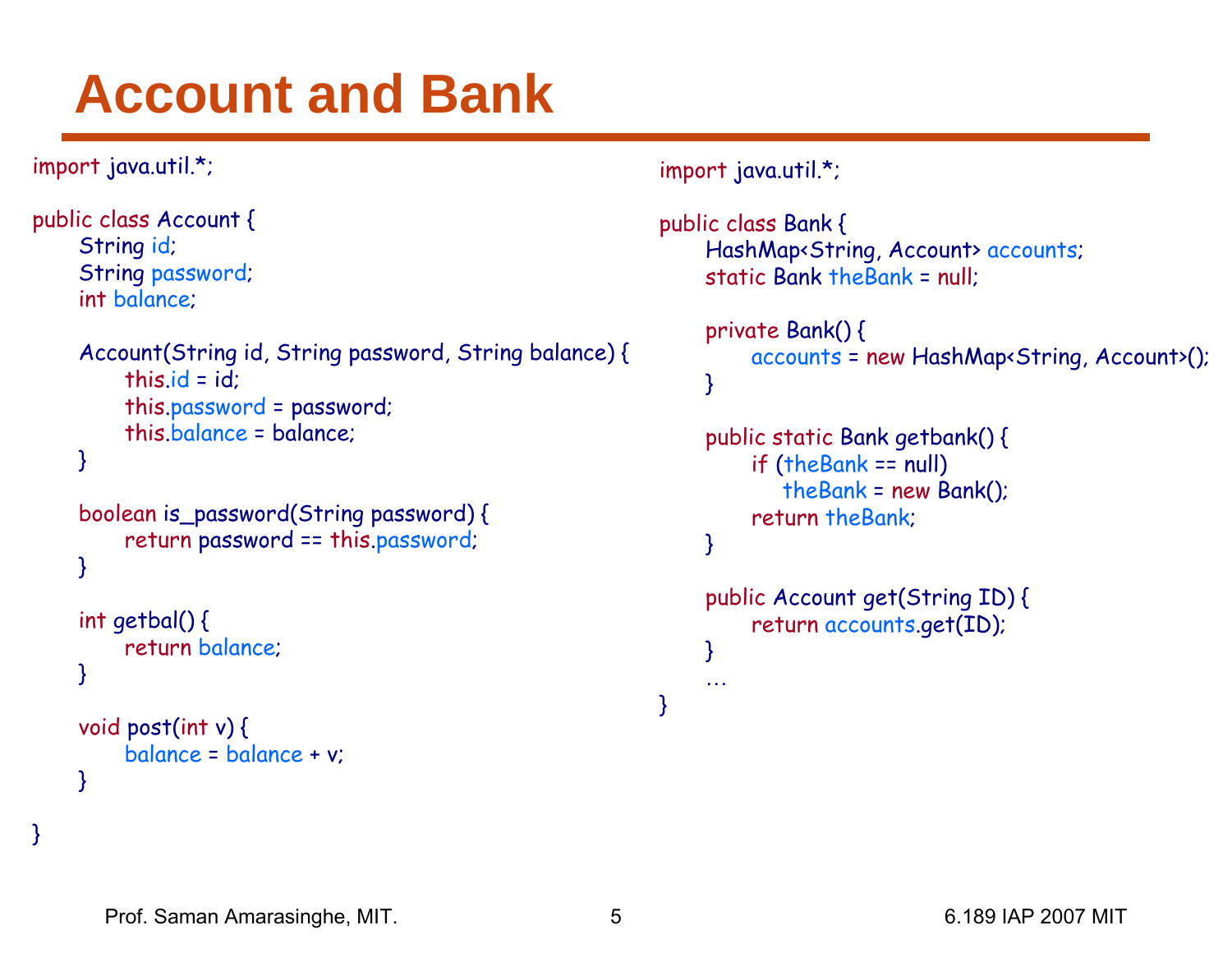### **ATM**

```
import java.util.*;
import java.io.*;
```

```
public class ATM {
    static Bank bnk;
    PrintStream out;
    BufferedReader in;
```

```
ATM(PrintStream out, BufferedReader in) {
  this.out = out;
  this.in = in:
```

```
}
```

```
public static void main(String[] args) {
   bnk = Bank.getbank();
  BufferedReader stdin = new BufferedReader
     (new InputStreamReader(System.in));
  ATM atm = new ATM(System.out, stdin);
  atm.run();
}
```

```
public void run() {
    while(true) {
        try
{
           out.print("Account ID > 
" );
           String id = in.readLine();
           String acc = bnk.get(id);
           if (acc == null) throw new Exception();
           out.print("Password >
" );
           String pass = in.readLine();
           if (!acc.is_password(pass)) 
              throw new Exception();
           out.print(
"your balance is 
" + acc.getbal());
           out.print("Deposit or withdraw amount > 
" );
           int val = in.read();
           if (acc.getbal() + val > 0)acc.post(val);
          elsethrow new Exception();
           out.print(
"your balance is 
" + acc.getbal());
       } catch(Exception e) {
           out.println("Invalid input, restart" );
       }
    }
 }
```
}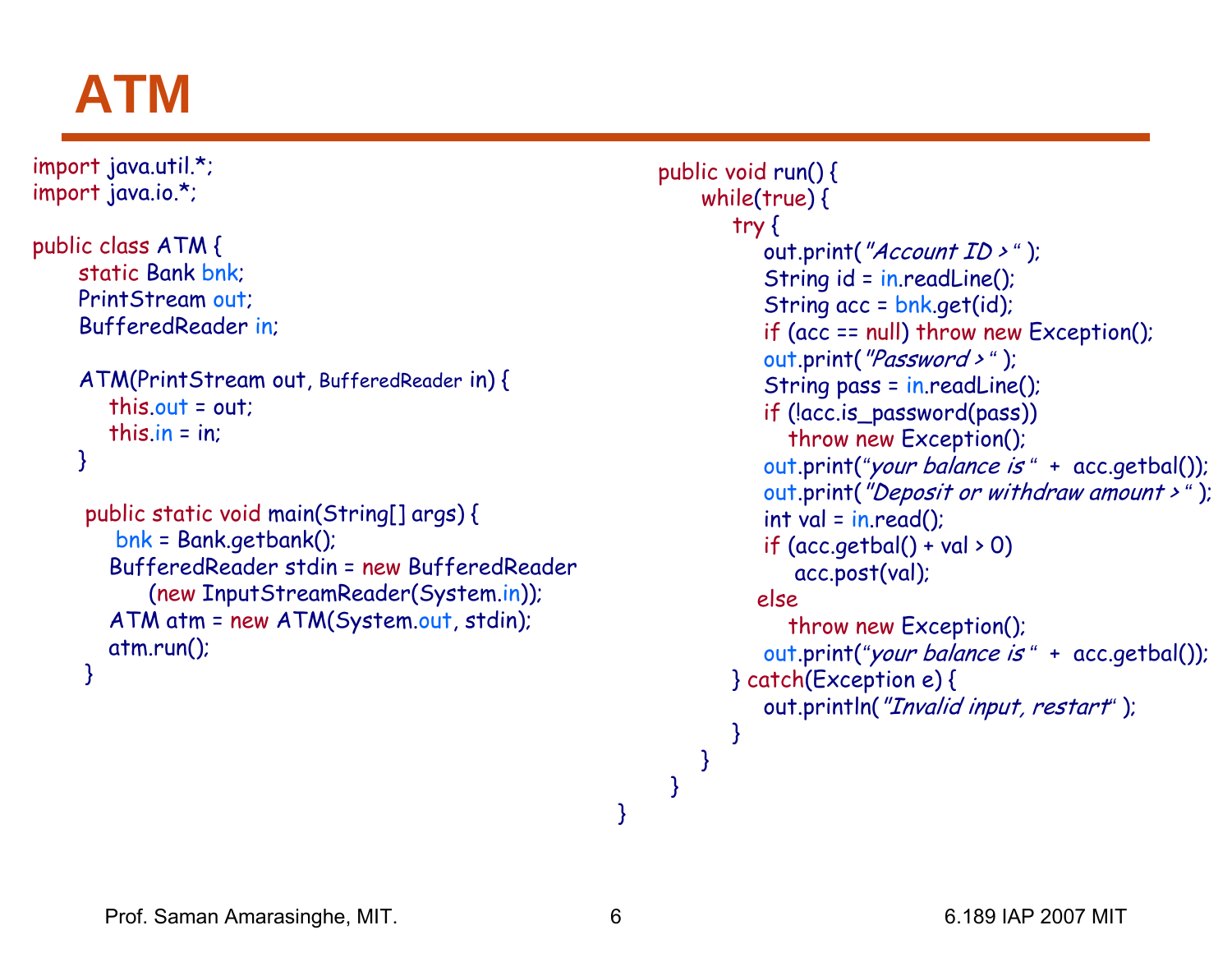**ATM** 



Prof. Saman Amarasinghe, MIT. 2007 1997 7 1992 12:33 139 147 148 159 16.189 16.189 16.189 16.189 16.189 16.189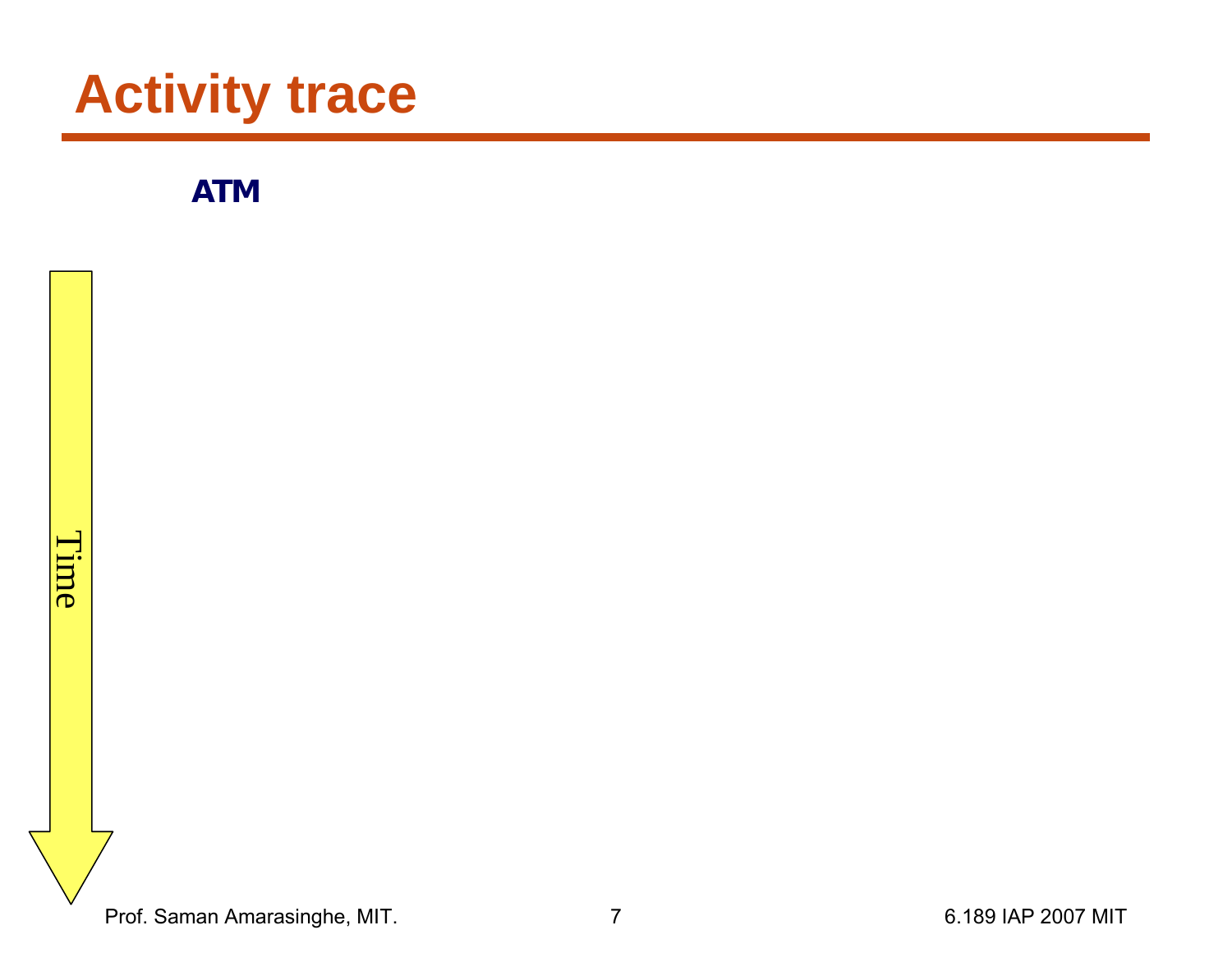### **ATM**

```
import java.util.*;
import java.io.*;
public class ATM {
     static Bank bnk;
    PrintStream out;
    BufferedReader in;
    ATM(PrintStream out, BufferedReader in) {
         this.out = out;
         this.in = in:
     }
     public static void main(String[] args) {
          bnk = Bank.getbank();
         BufferedReader stdin = new BufferedReader
             (new InputStreamReader(System.in));
         ATM atm = new ATM(System.out, stdin);
         atm.run();
     }
                                                             public void run() {
                                                                   while(true) {
                                                                      try
{
                                                                          out.print("Account ID > 
" );
                                                                         String id = in.readLine();
                                                                         String acc = bnk.get(id);
                                                                         if (acc == null) throw new Exception();
                                                                          out.print("Password >
" );
                                                                         String pass = in.readLine();
                                                                         if (!acc.is_password(pass)) 
                                                                            throw new Exception();
                                                                          out.print(
"your balance is 
" + acc.getbal());
                                                                          out.print("Deposit or withdraw amount > 
");
                                                                         int val = in.read();
                                                                         if (\text{acc.getbal}() + \text{val} > 0)acc.post(val);
                                                                        elsethrow new Exception();
                                                                          out.print(
"your balance is 
" + acc.getbal());
                                                                      } catch(Exception e) {
                                                                         out.println("Invalid input, restart" );
                                                                      }
                                                                   }
                                                                }
                                                           }
I need to run multiple ATM machines from my program, how do I do that?
```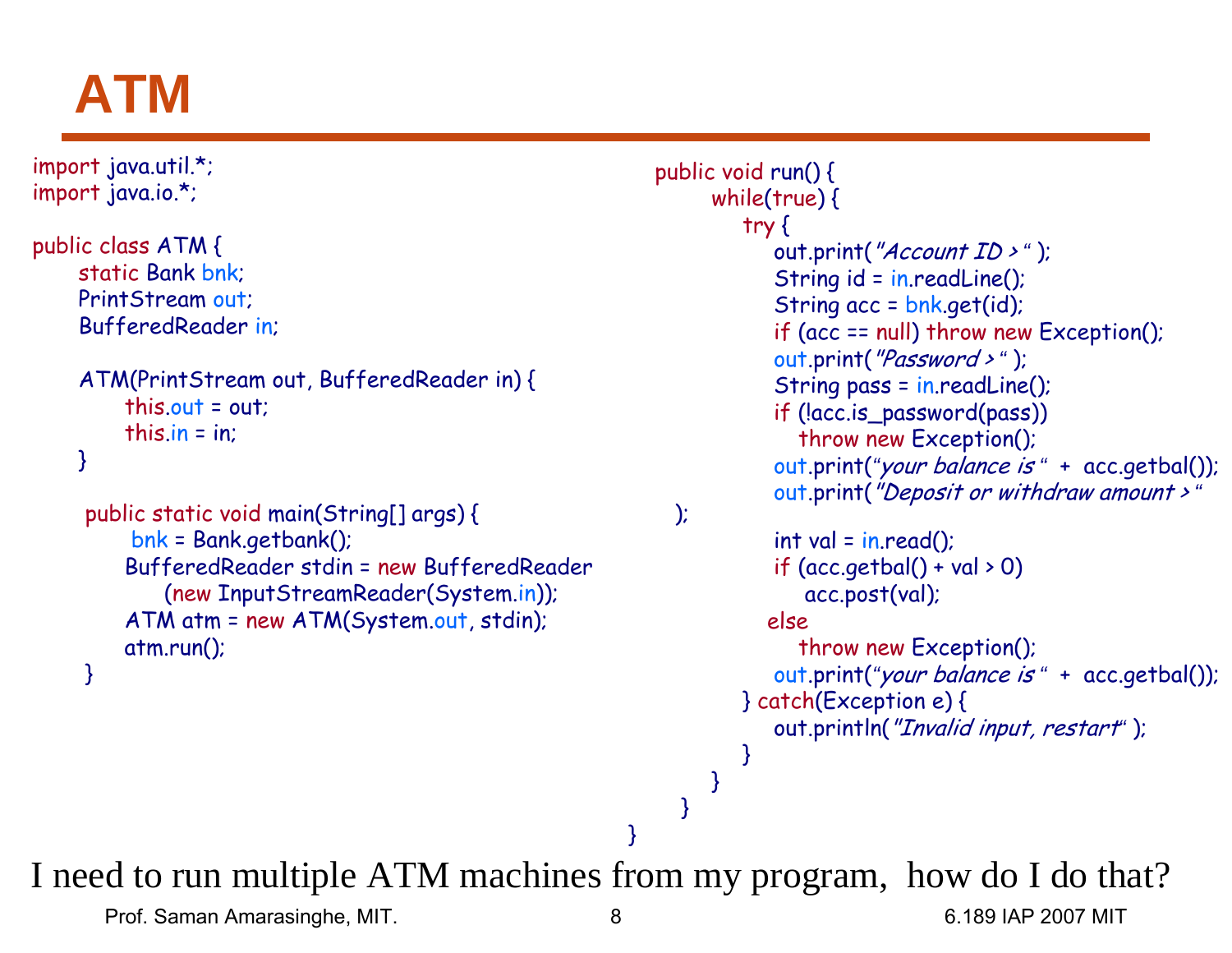# **Concurrency in Java**

- $\bullet$ Java has a predefined class java.lang. Thread which provides the mechanism by which threads are created public class MyThread extends Thread { public void run() { } }
- However to avoid all threads having to be subtypes of Thread, Java also provides a standard interface public interface Runnable { public void run();
	- }
- ● Hence, any class which wishes to express concurrent execution must implement this interface and provide the run method
- $\bullet$  Threads do not begin their execution until the start method in the Thread class is called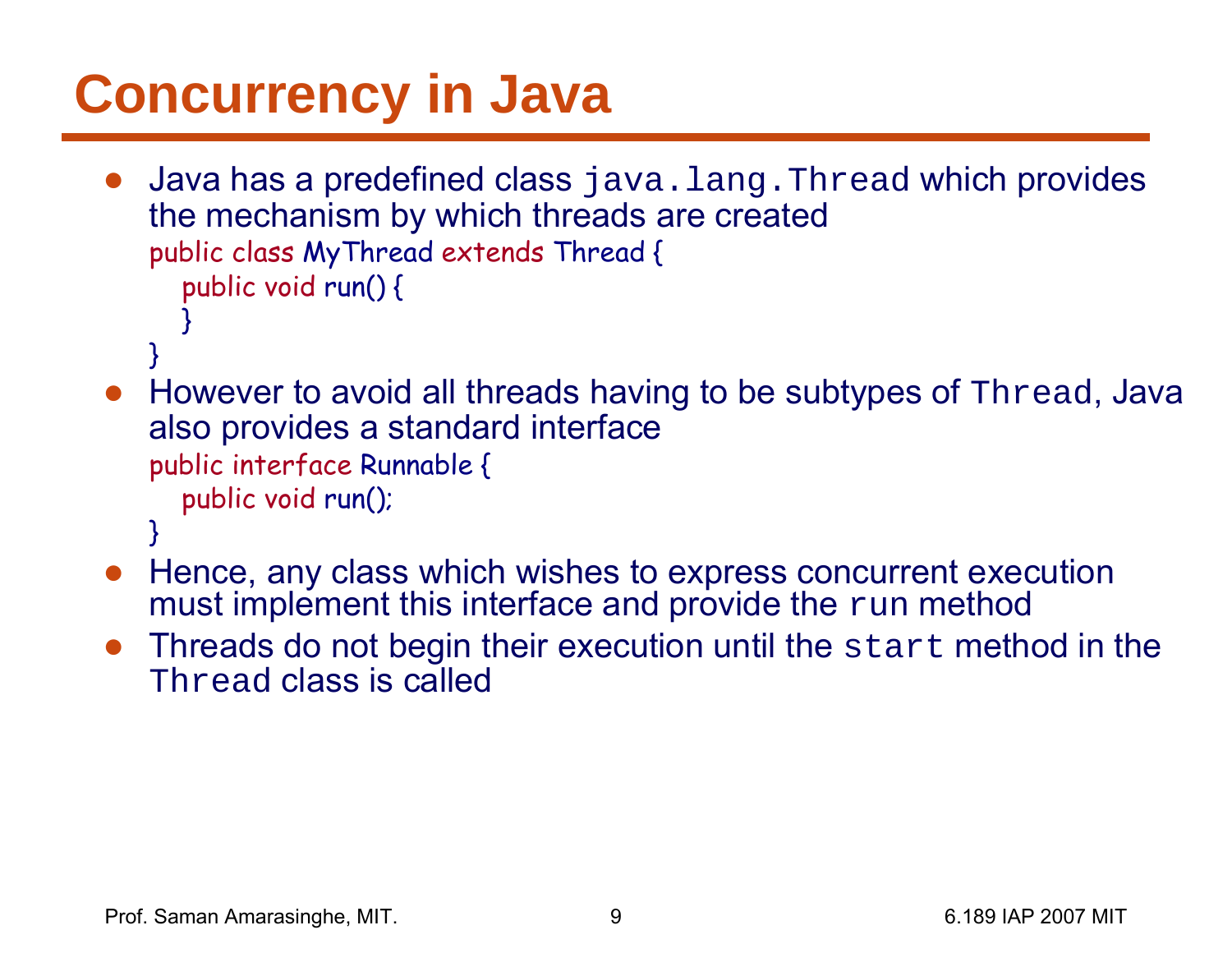# **Why use Concurrent Programming?**

- $\bullet$  Natural Application Structure
	- F. The world is not sequential! Easier to program multiple independent and concurrent activities.
- ● Increased application throughput and responsiveness
	- F Not blocking the entire application due to blocking IO
- Performance from multiprocessor/multicore hardware
	- $\mathcal{L}_{\text{max}}$ Parallel execution
- ● Distributed systems
	- F Single application on multiple machines
	- $\overline{\phantom{a}}$ Client/server type or peer-to-peer systems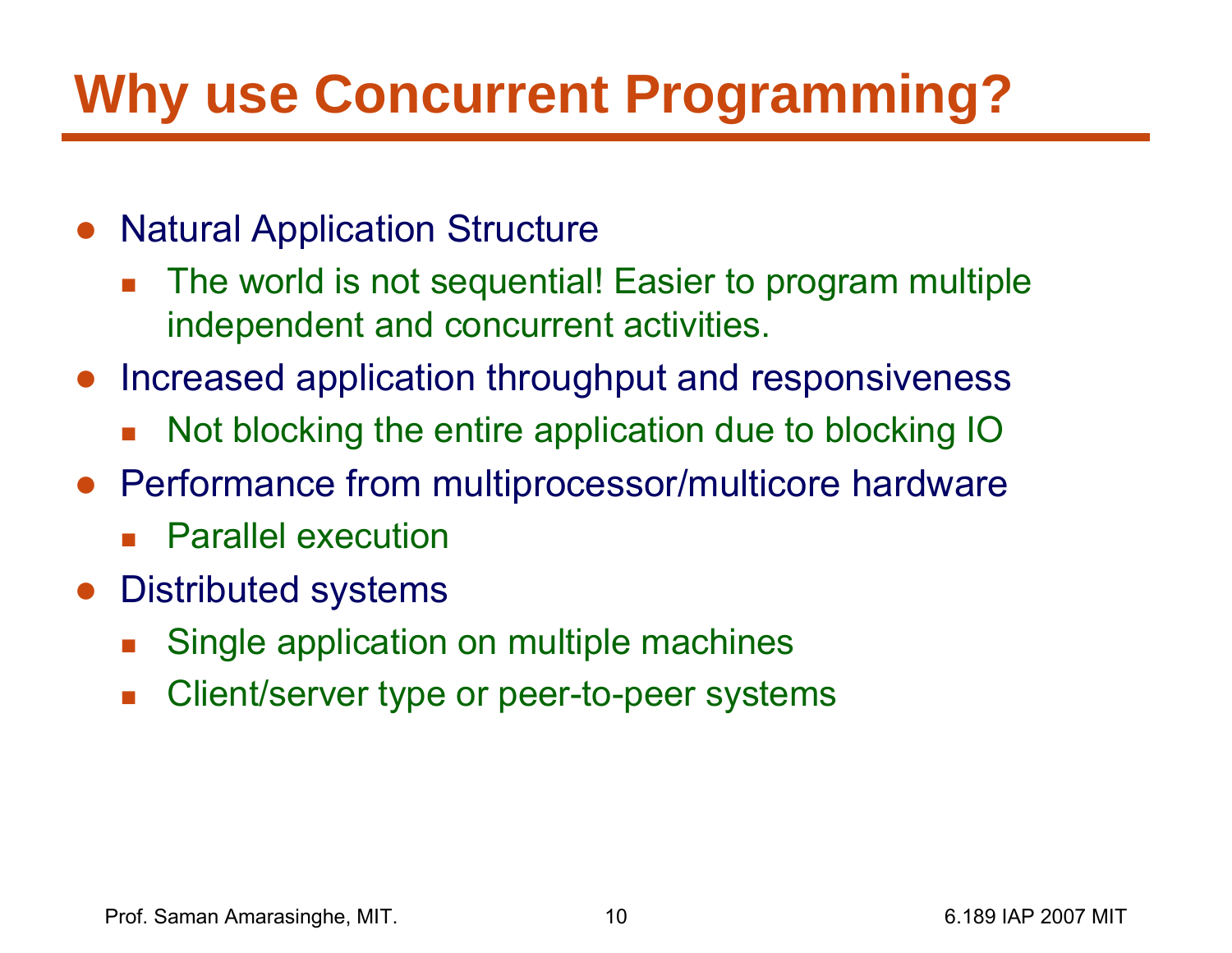# **Multiple ATMs**

```
import java.util.*;
import java.io.*;
public class ATM {
    static Bank bnk;
    PrintStream out;
    BufferedReader in;
    ATM(PrintStream out, BufferedReader in) {
         this.out = out;this.in = in;
    }
     public static void main(String[] args) {
          bnk = Bank.getbank();
         BufferedReader stdin = new BufferedReader
             (new InputStreamReader(System.in));
         ATM atm = new ATM(System.out, stdin);
         atm.run();
     }
                                                              public void run() {
                                                                   while(true) {
                                                                       try
{
                                                                          out.print("Account ID > 
" );
                                                                          String id = in.readLine();
                                                                          String acc = bnk.get(id);
                                                                          if (acc == null) throw new Exception();
                                                                          out.print("Password >
" );
                                                                          String pass = in.readLine();
                                                                          if (!acc.is_password(pass)) 
                                                                             throw new Exception();
                                                                          out.print(
"your balance is 
" + acc.getbal());
                                                                          out.print("Deposit or withdraw amount > 
" );
                                                                          int val = in.read();
                                                                          if (acc.getbal() + val > 0)acc.post(val);
                                                                         elsethrow new Exception();
                                                                          out.print(
"your balance is 
" + acc.getbal());
                                                                       } catch(Exception e) {
                                                                          out.println("Invalid input, restart" );
                                                                      }
                                                                   }
                                                                }
                                                           }
```
I need to run multiple ATM machines from my program, how do I do that?

Prof. Saman Amarasinghe, MIT. 11 6.189 IAP 2007 MIT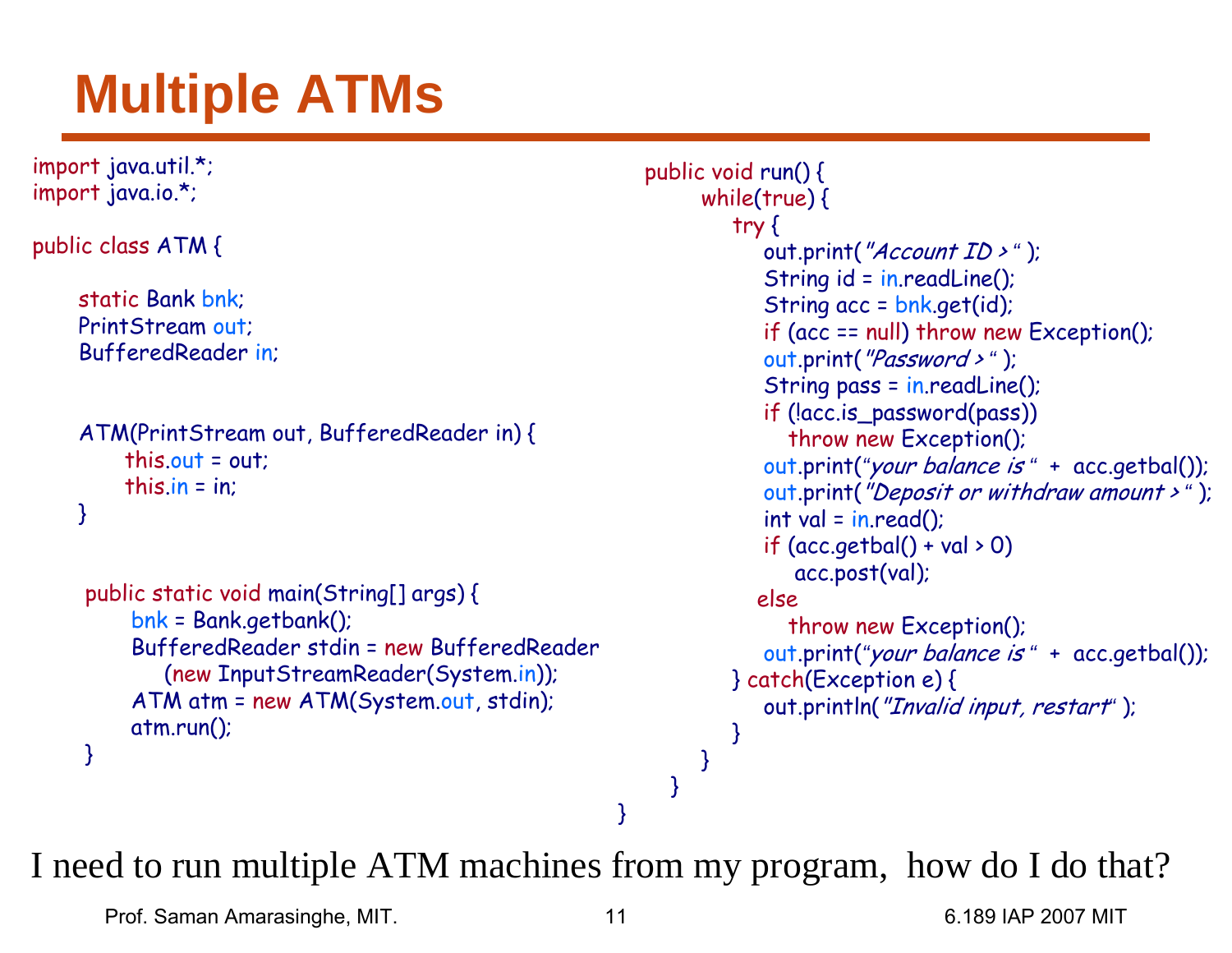# **Multiple ATMs**

```
import java.util.*;
import java.io.*;
public class ATMs extends Thread {
    static final int numATMs = 4;
     static Bank bnk;
    PrintStream out;
    BufferedReader in;
    int atmnum;
    ATMs(int num, PrintStream out, BufferedReader in) {
         this.out = out;this.in = in;
         this.atmnum = num;
    }
     public static void main(String[] args) {
          bnk = Bank.getbank();
          ATMs atm[] = new ATMs[numATMs];
          for(int i=0; i<br/>i-numATMs; i++){
            atm[i] = new ATMs(i, outdevice(i), indevice(i));
            atm[i].start();
          }
     }
                                                            public void run() {
                                                                  while(true) {
                                                                     try
{
                                                                        out.print("Account ID > 
" );
                                                                        String id = in.readLine();
                                                                        String acc = bnk.get(id);
                                                                        if (acc == null) throw new Exception();
                                                                        out.print("Password >
" );
                                                                        String pass = in.readLine();
                                                                        if (!acc.is_password(pass)) 
                                                                           throw new Exception();
                                                                        out.print(
"your balance is 
" + acc.getbal());
                                                                        out.print("Deposit or withdraw amount > 
" );
                                                                        int val = in.read();
                                                                        if (acc.getbal() + val > 0)acc.post(val);
                                                                       elsethrow new Exception();
                                                                        out.print(
"your balance is 
" + acc.getbal());
                                                                     } catch(Exception e) {
                                                                        out.println("Invalid input, restart" );
                                                                     }
                                                                  }
                                                               }
                                                          }
I need to run multiple ATM machines from my program, how do I do that?
```
Prof. Saman Amarasinghe, MIT. 12 12 6.189 IAP 2007 MIT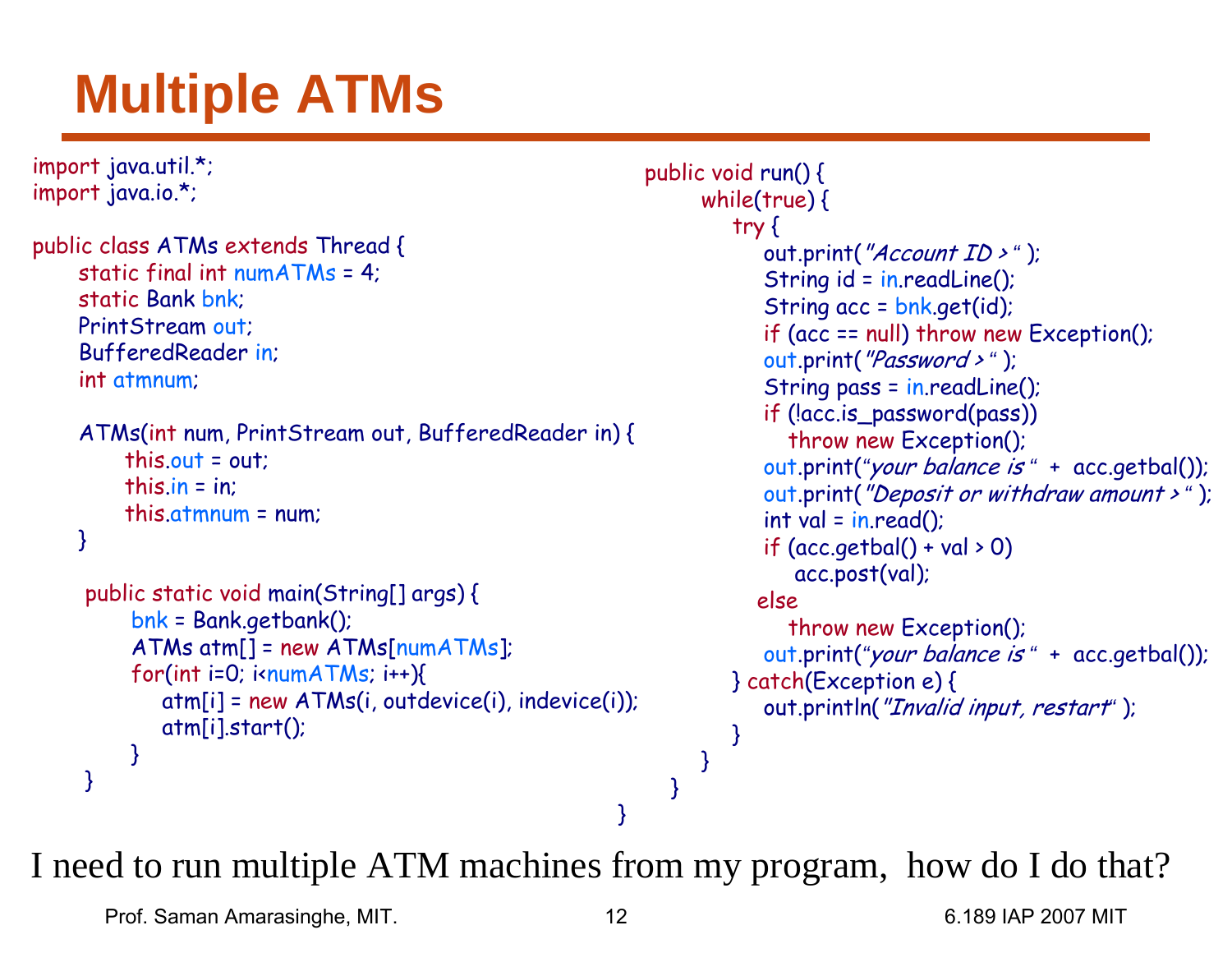**ATM 1**

**ATM 2**

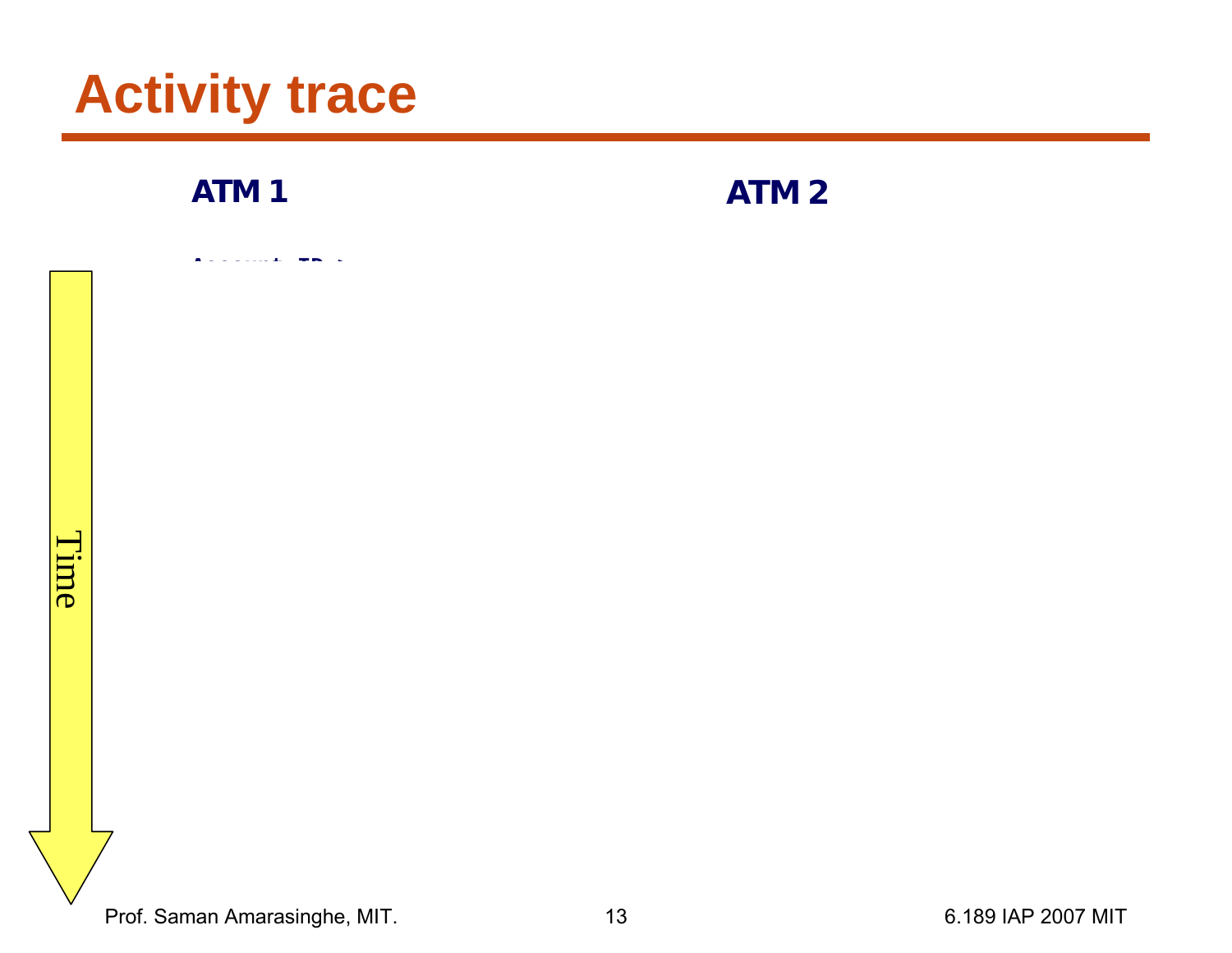**ATM 1**

**ATM 2**

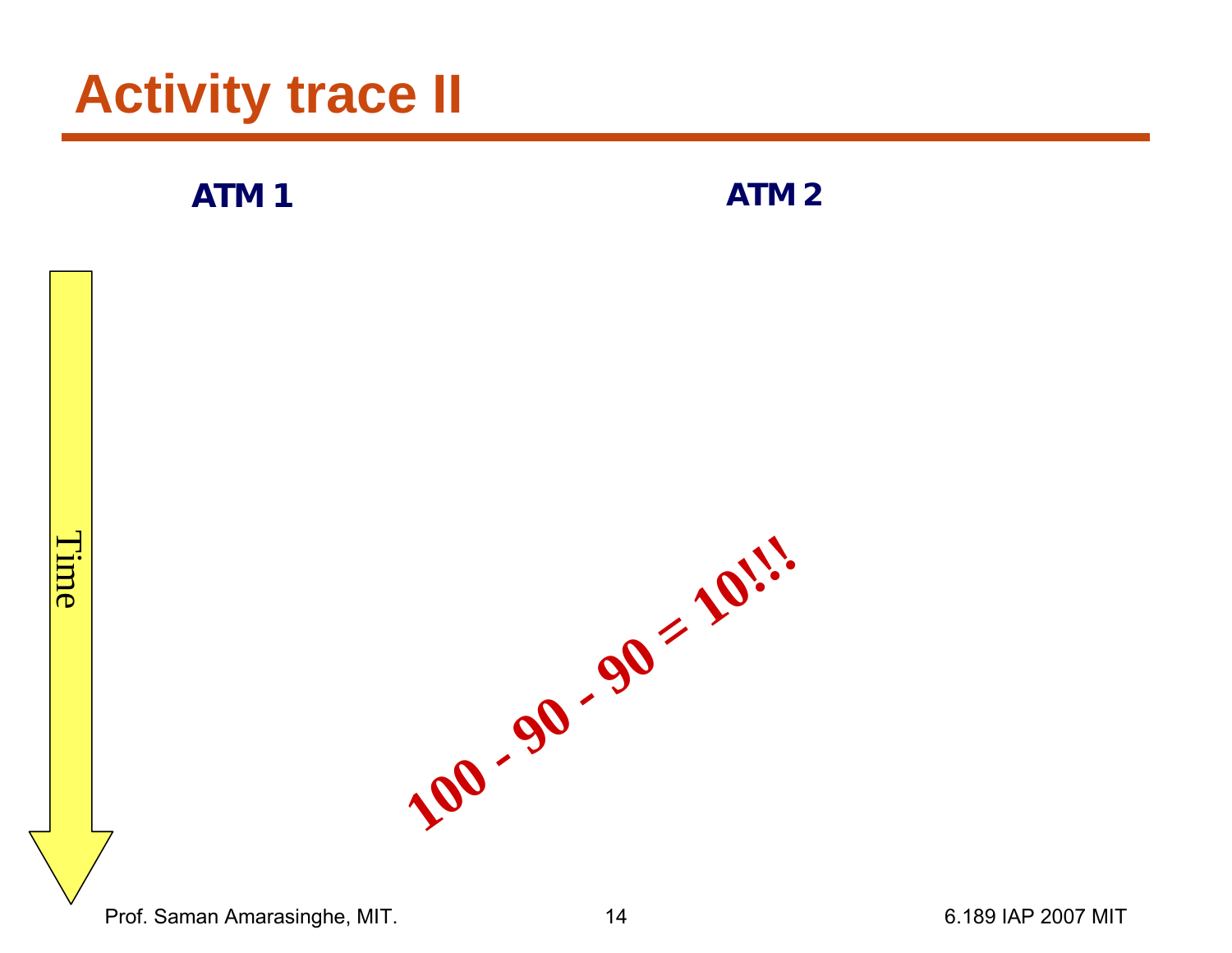**ATM 1**out.print( *"*your balance is *"* + acc.getbal()); **Your account balance is 100**out.print("Deposit or withdraw amount > *"*); **Deposit or Withdraw amount > -***90* $int val = in.read()$ ; if  $(\text{acc.getbal}() + \text{val} > 0)$ acc.post(val); out.print( *"*your balance is *"* + acc.getbal()); **Your account balance is 10ATM 2**out.print( *"*your balance is *"* + acc.getbal()); **Your account balance is 100**out.print("Deposit or withdraw amount > *"*); **Deposit or Withdraw amount > -***90* $int val = in.read()$ ; if  $(acc.getbal() + val > 0)$ acc.post(val); out.print( *"*your balance is *"* + acc.getbal()); **Your account balance is 10balance**1001001001010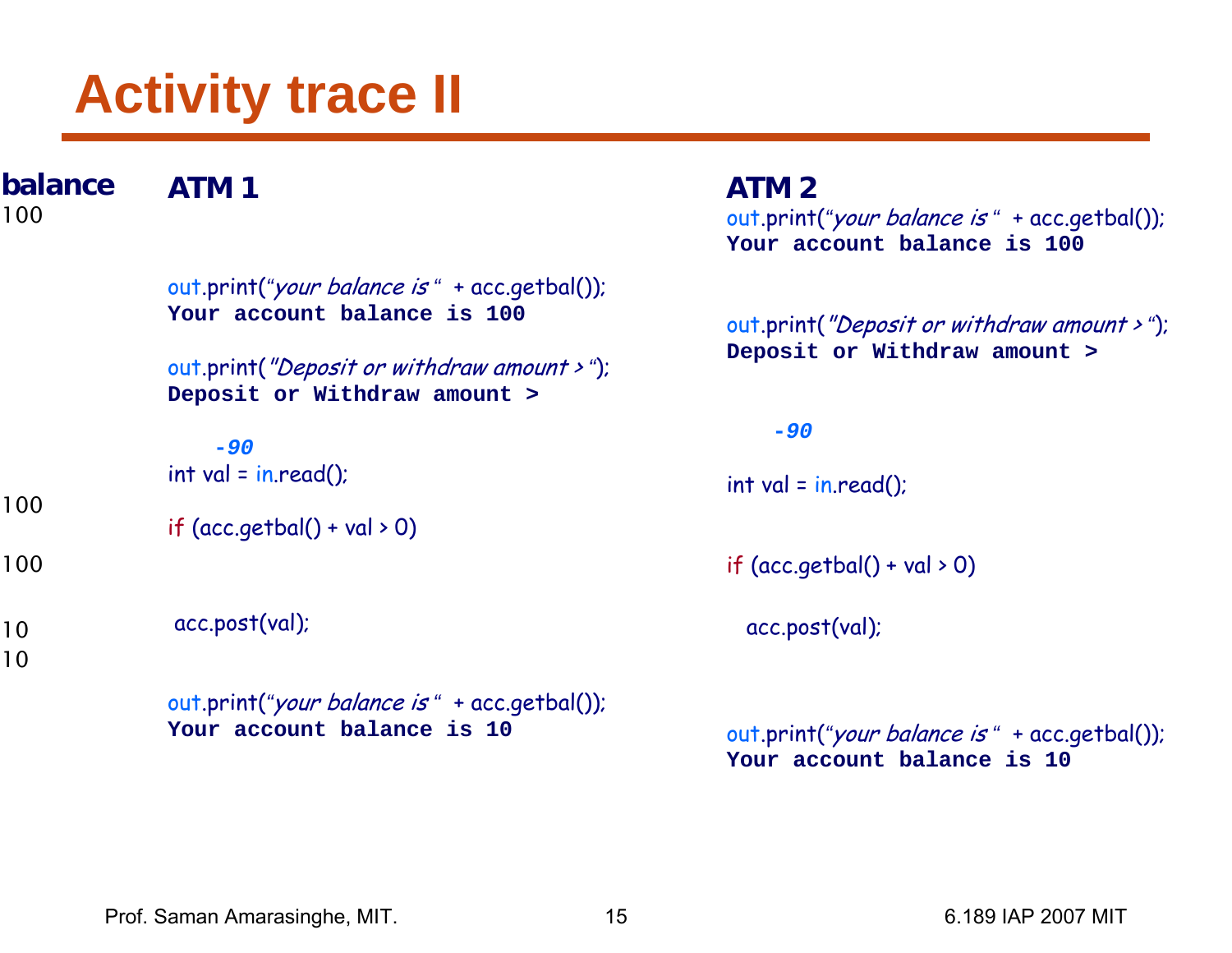| balanc<br>e | <b>ATM1</b>                 | <b>ATM2</b>                                 |
|-------------|-----------------------------|---------------------------------------------|
| 100         | void post(int v) {<br>$-90$ | void post(int v) {                          |
| 100         | balance<br>100<br>10        | $-90$<br>balance                            |
| 100         |                             | 100<br>$\ddotmark$<br>balance =<br>10<br>10 |
| 10          | balance =<br>10             | $\big\}$                                    |
| 10          | <b>}</b>                    |                                             |

Prof. Saman Amarasinghe, MIT. 16 6.189 IAP 2007 MIT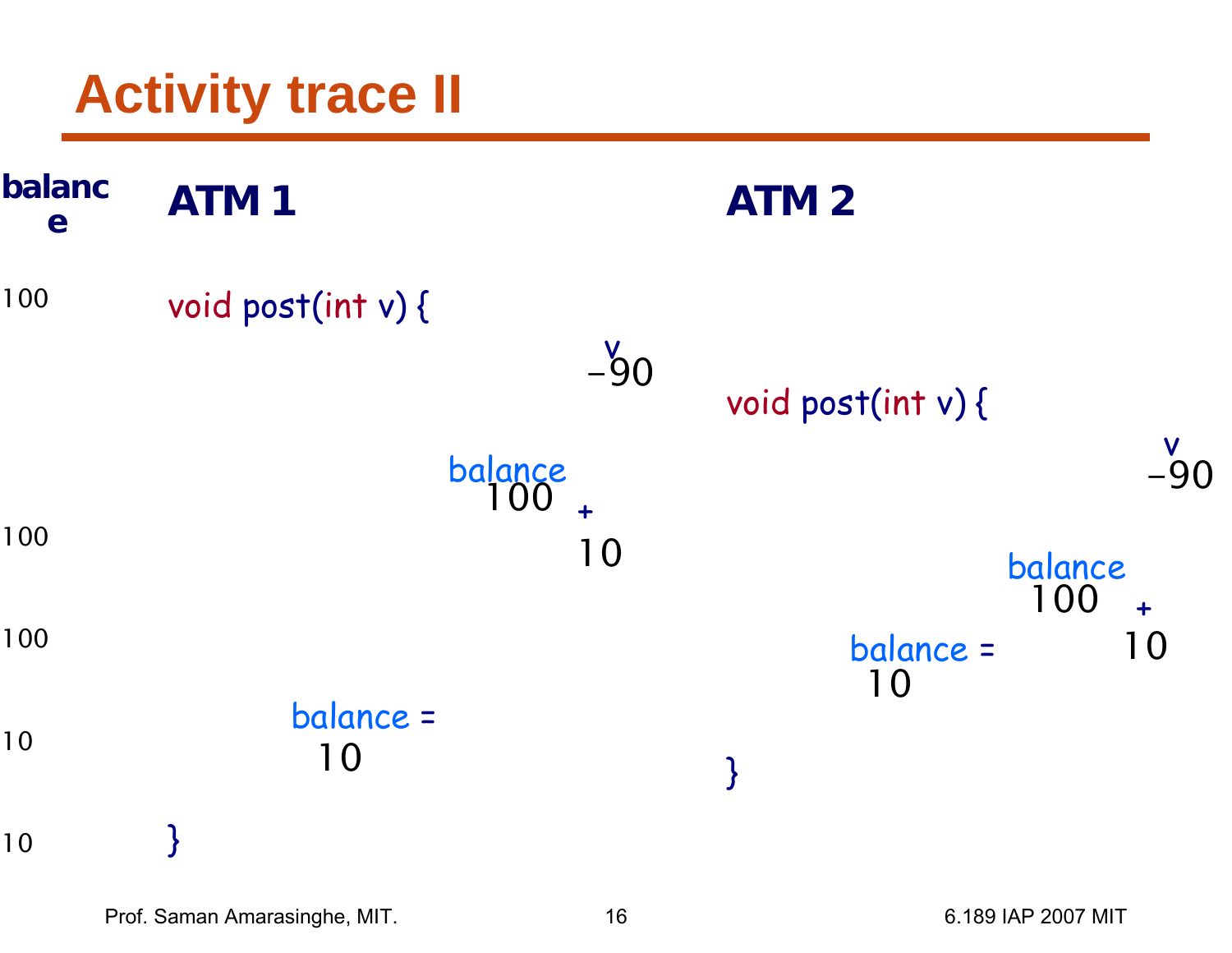- All the interleavings of the threads are NOT acceptable correct programs.
- Java provides synchronization mechanism to restrict the interleavings
- Synchronization serves two purposes:
	- b. **Ensure safety** for shared updates
		- Avoid **race conditions**
	- **Coordinate** actions of threads
		- –– Parallel computation
		- Event notification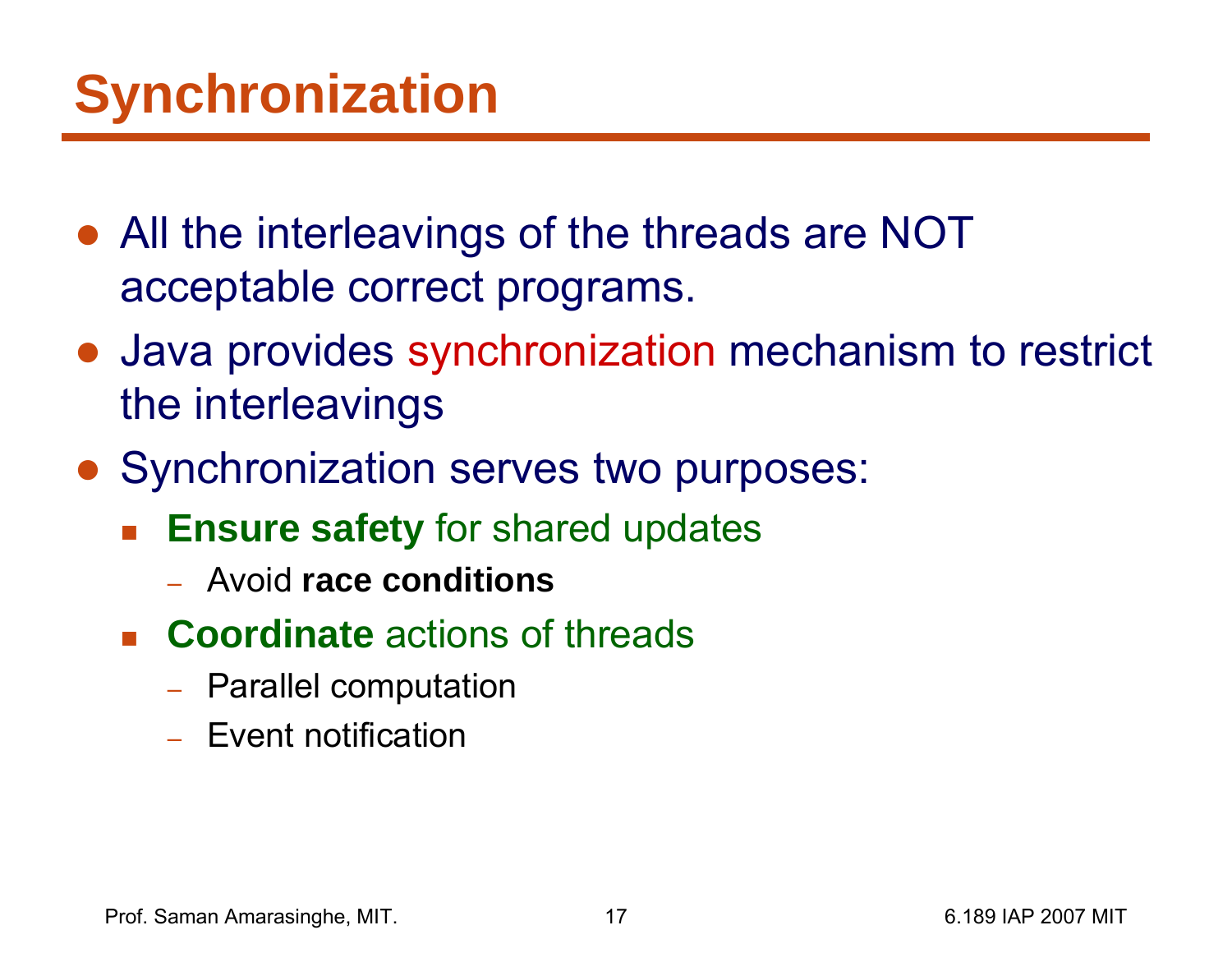

- Multiple threads access shared resource simultaneously
- **Safe** only if:
	- **All accesses have no effect on resource,** 
		- e.g., reading a variable,

```
or
```
All accesses *idempotent*

E.g., **y = sign(a)**, **a = a\*2;**

#### or

 $\mathbb{R}^n$  Only one access at a time: *mutual exclusion*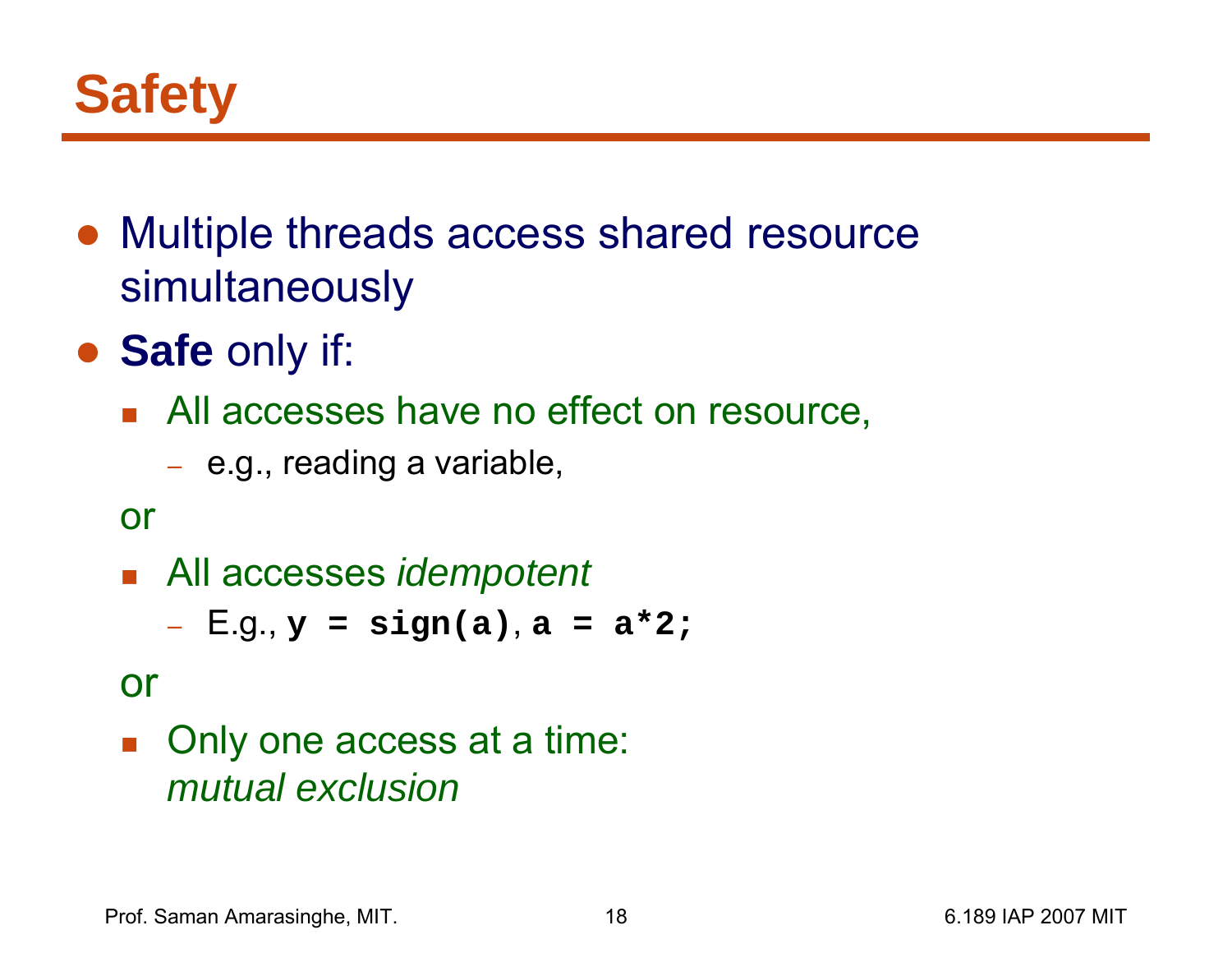#### ● "The *too much milk* problem"

| You                             | Your Roommate                    |
|---------------------------------|----------------------------------|
| Arrive home                     |                                  |
| Look in fridge, no milk         |                                  |
| Leave for grocery               |                                  |
|                                 | <b>Arrive home</b>               |
| Arrive at grocery               | Look in fridge, no milk          |
| <b>Buy milk</b>                 | Leave for grocery                |
| Arrive home, put milk in fridge |                                  |
|                                 | <b>Buy Milk</b>                  |
|                                 | Arrive home, put up milk<br>Hood |
|                                 | Oh no!                           |
|                                 |                                  |
|                                 | Hood                             |

 $\bullet$ Model of need to **synchronize** activities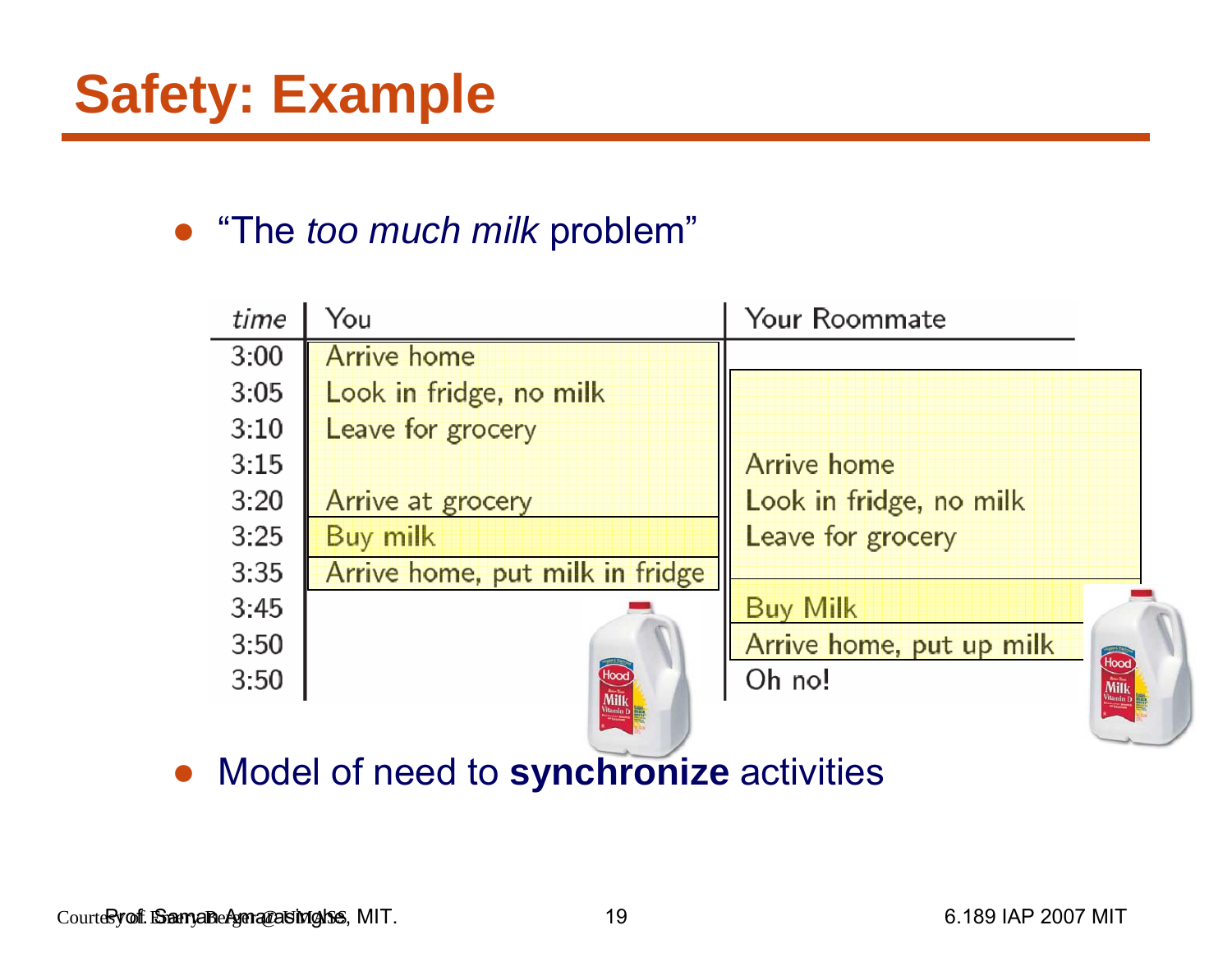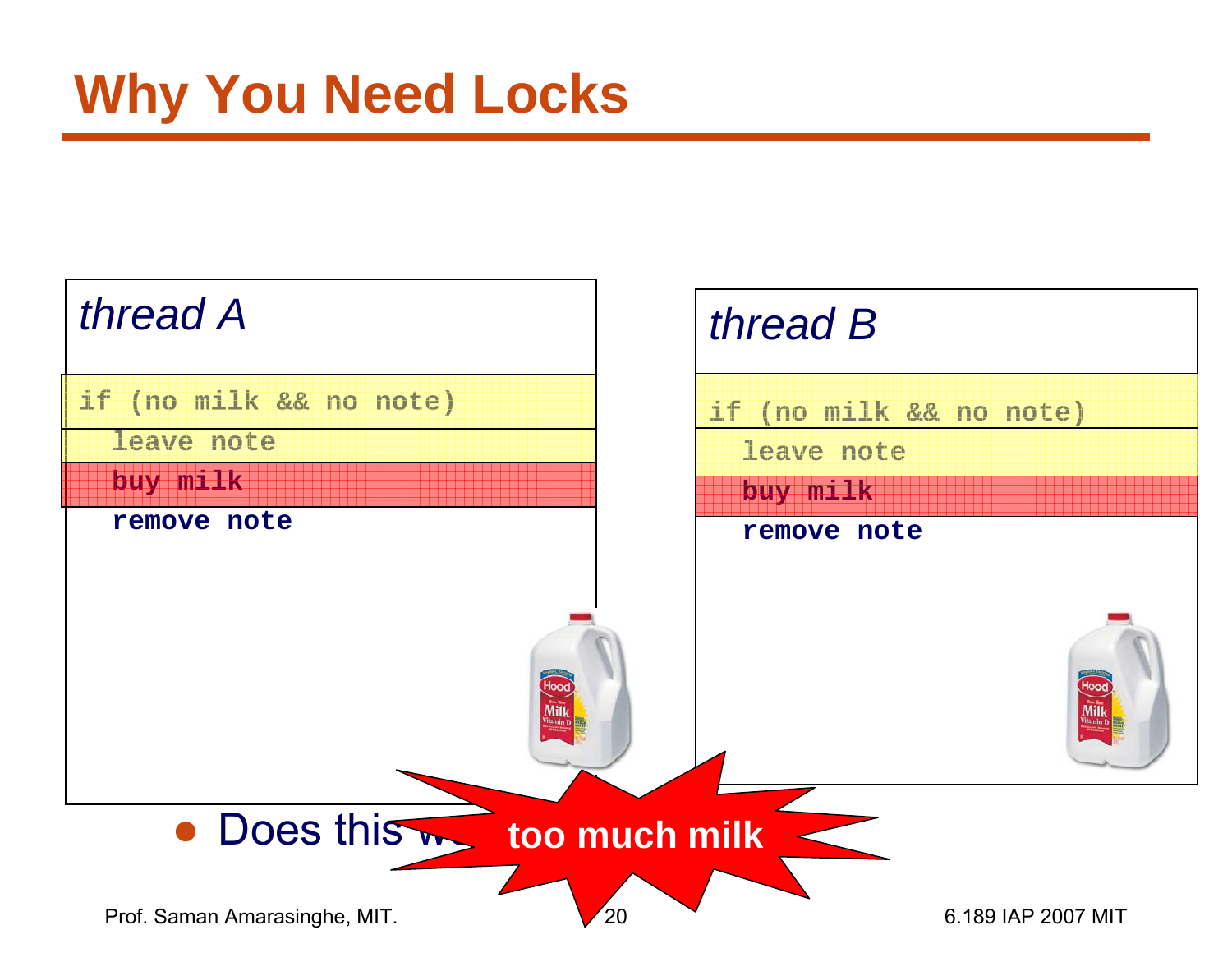#### **Mutual Exclusion**

- Prevent more than one thread from accessing *critical section* at a given time
	- H Once a thread is in the critical section, no other thread can enter that critical section until the first thread has left the critical section.
	- $\mathcal{L}_{\mathcal{A}}$ No interleavings of threads within the critical section
	- П **Serializes** access to section

```
synchronized int getbal() {
        return balance;
   }
synchronized void post(int v) {
        balance = balance + v;
   }
```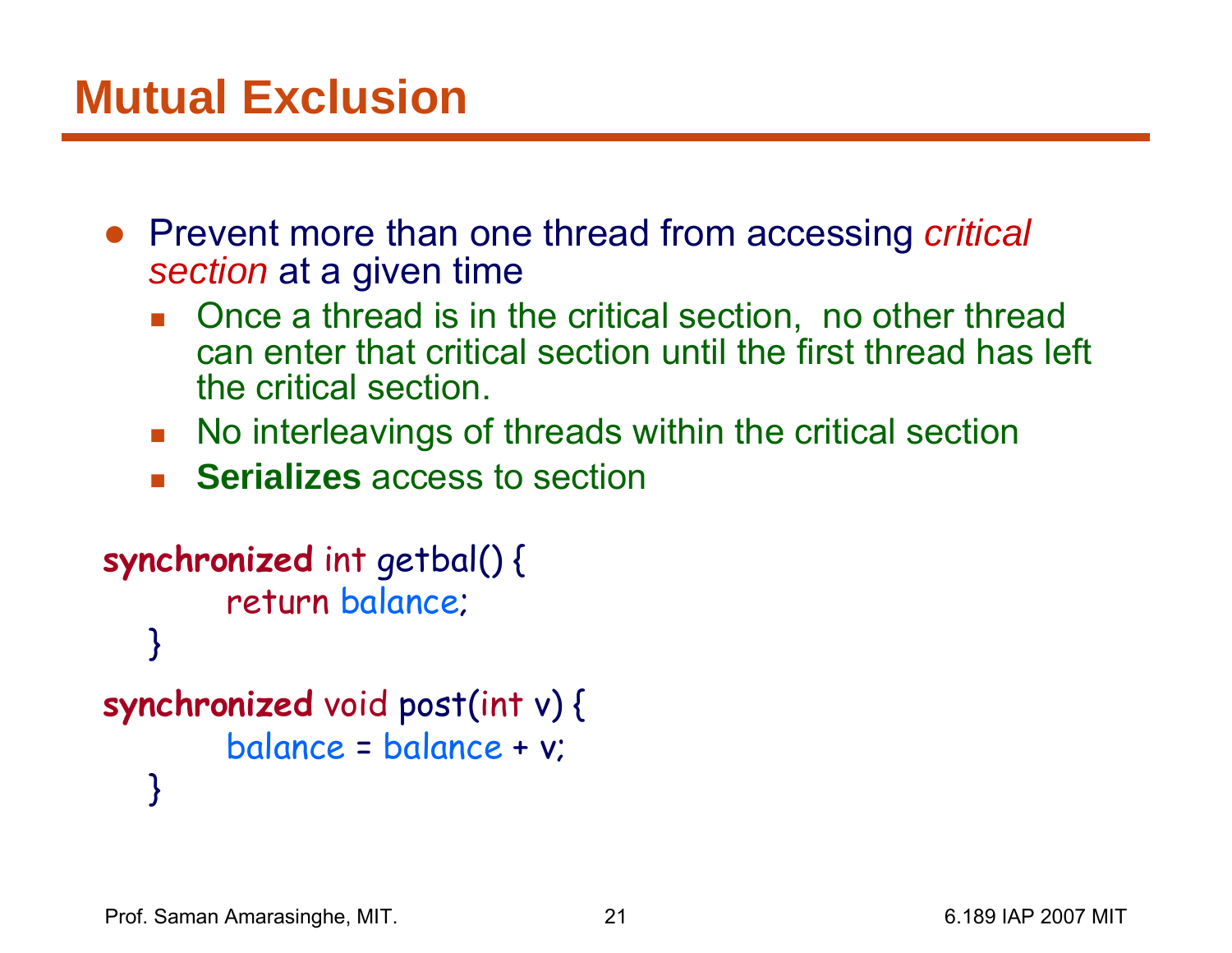## **Activity trace II zoomed-in**

| balance | <b>ATM1</b>                                                                                                 | <b>ATM2</b>                                                                  |
|---------|-------------------------------------------------------------------------------------------------------------|------------------------------------------------------------------------------|
| 100     |                                                                                                             | $int val = in.read()$                                                        |
|         | $int val = in.read()$                                                                                       |                                                                              |
| 100     |                                                                                                             | if $(\text{acc.getbal}() + \text{val} > 0)$                                  |
| 100     | if $(acc.getbal() + val > 0)$                                                                               |                                                                              |
| 100     |                                                                                                             |                                                                              |
| 10      | acc.post(val);                                                                                              |                                                                              |
| $-80$   | Je Bank Balance post(val):<br>out.print("your balance is the acc.getbal());<br>Your account to lance is -80 | out.print("your balance is " + acc.getbal());<br>Your account balance is -80 |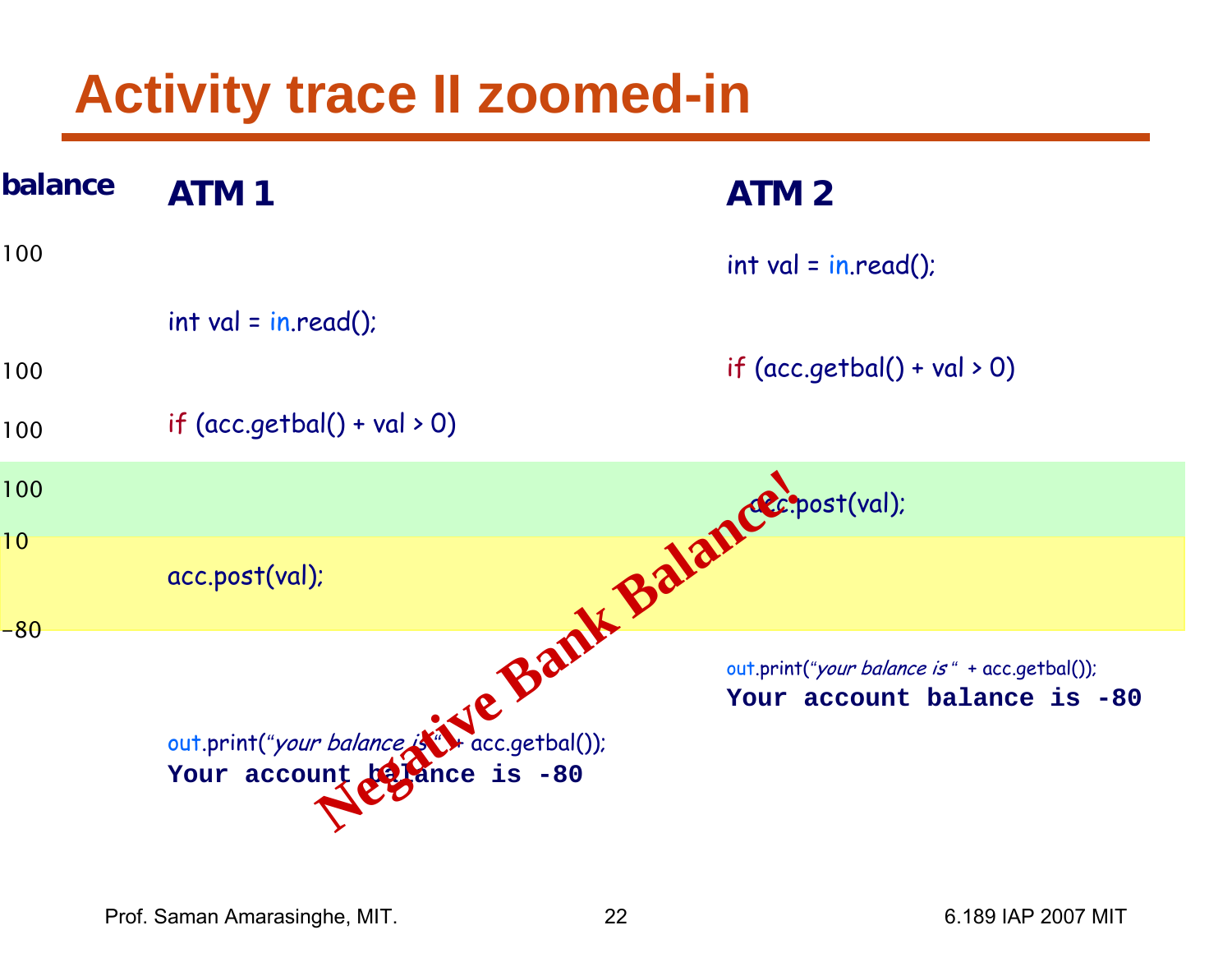# **Atomicity**

- Synchronized methods execute the body as an atomic unit
- ●May need to execute a code region as the atomic unit
- ● Block Synchronization is a mechanism where a region of code can be labeled as synchronized
- The synchronized keyword takes as a parameter an object whose lock the system needs to obtain before it can continue
- ●Example:

```
synchronized (acc) {
         if (acc.getbal() + val > 0)acc.post(val);
         elsethrow new Exception();
          out.print(
"your balance is 
" + acc.getbal());
}
```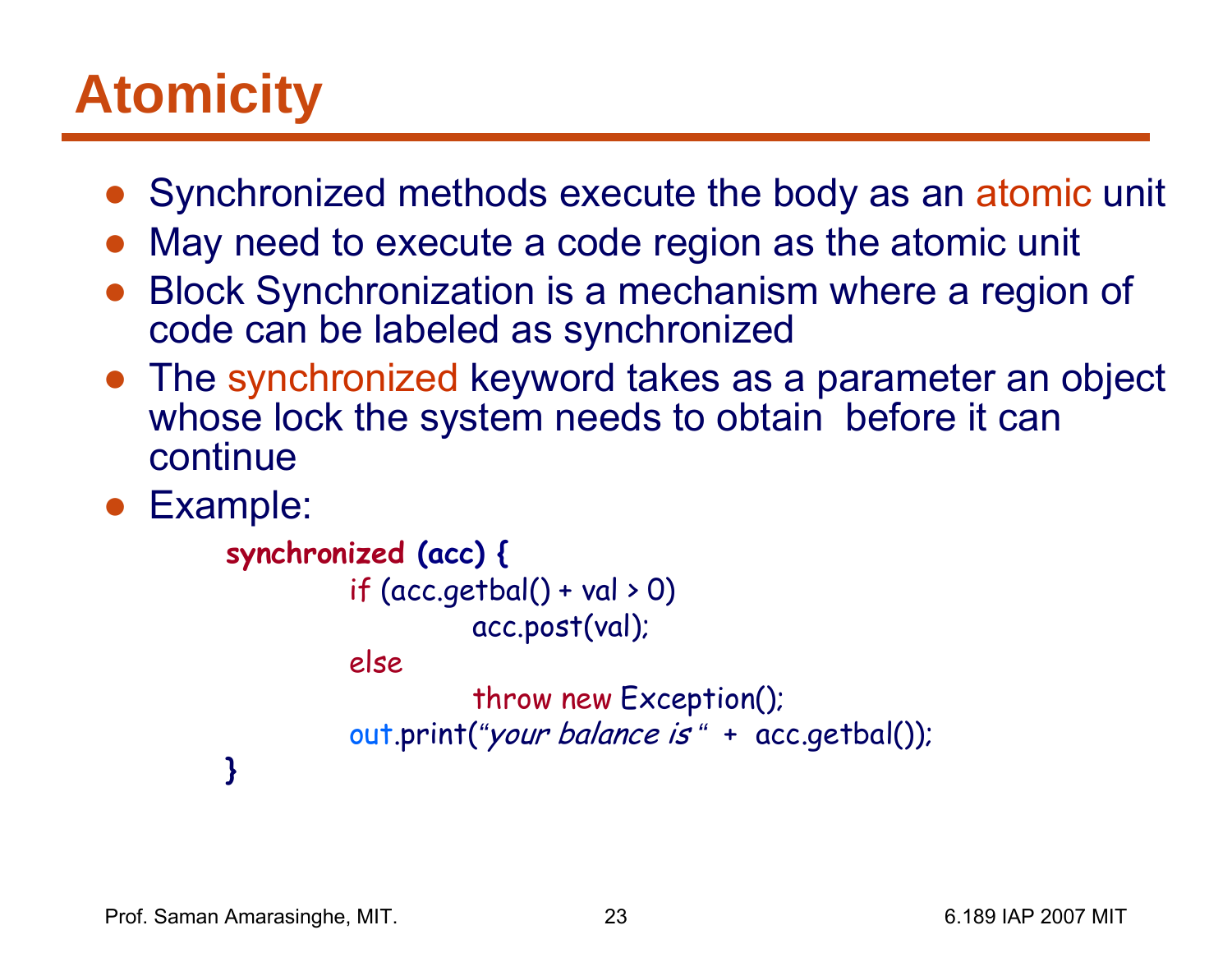# **Synchronizing a block**

```
import java.util.*;
import java.io.*;
public class ATMs extends Thread {
     static final int numATMs = 1;
     static Bank bnk;
    PrintStream out;
     BufferedReader in;
     int atmnum;
     ATMs(int num, PrintStream out, BufferedReader in) {
         this.out = out;
         this.in = in;
         this.atmnum = num;
    }
     public static void main(String[] args) {
           bnk = Bank.getbank();
          ATMs atm[] = new ATMs[numATMs];
          for(int i=0; i<br/>i-numATMs; i++){
              atm[i] = new ATMs(i, outdevice(i), indevice(i));
              atm[i].start();
          }
     }
                                                                    public void run() {
                                                                           while(true) {
                                                                              try {
                                                                                  out.print("Account ID > " );
                                                                                  String id = in.readLine();
                                                                                  String acc = bnk.get(id);
                                                                                  if (acc == null) throw new Exception();
                                                                                  out.print("Password >" );
                                                                                  String pass = in.readLine();
                                                                                  if (!acc.is_password(pass)) 
                                                                                     throw new Exception();
                                                                                  out.print("your balance is " + acc.getbal());
                                                                                  out.print("Deposit or withdraw amount > " );
                                                                                  int val = in.read();
                                                                                  synchronized (acc) {
                                                                                     if (\text{acc.getbal}() + \text{val} > 0)acc.post(val);
                                                                                     elsethrow new Exception();
                                                                                     out.print("your balance is " + acc.getbal());
                                                                                 }
                                                                              } catch(Exception e) {
                                                                                  out.println("Invalid input, restart" );
                                                                              }
                                                                           }
                                                                        }
                                                                  }
```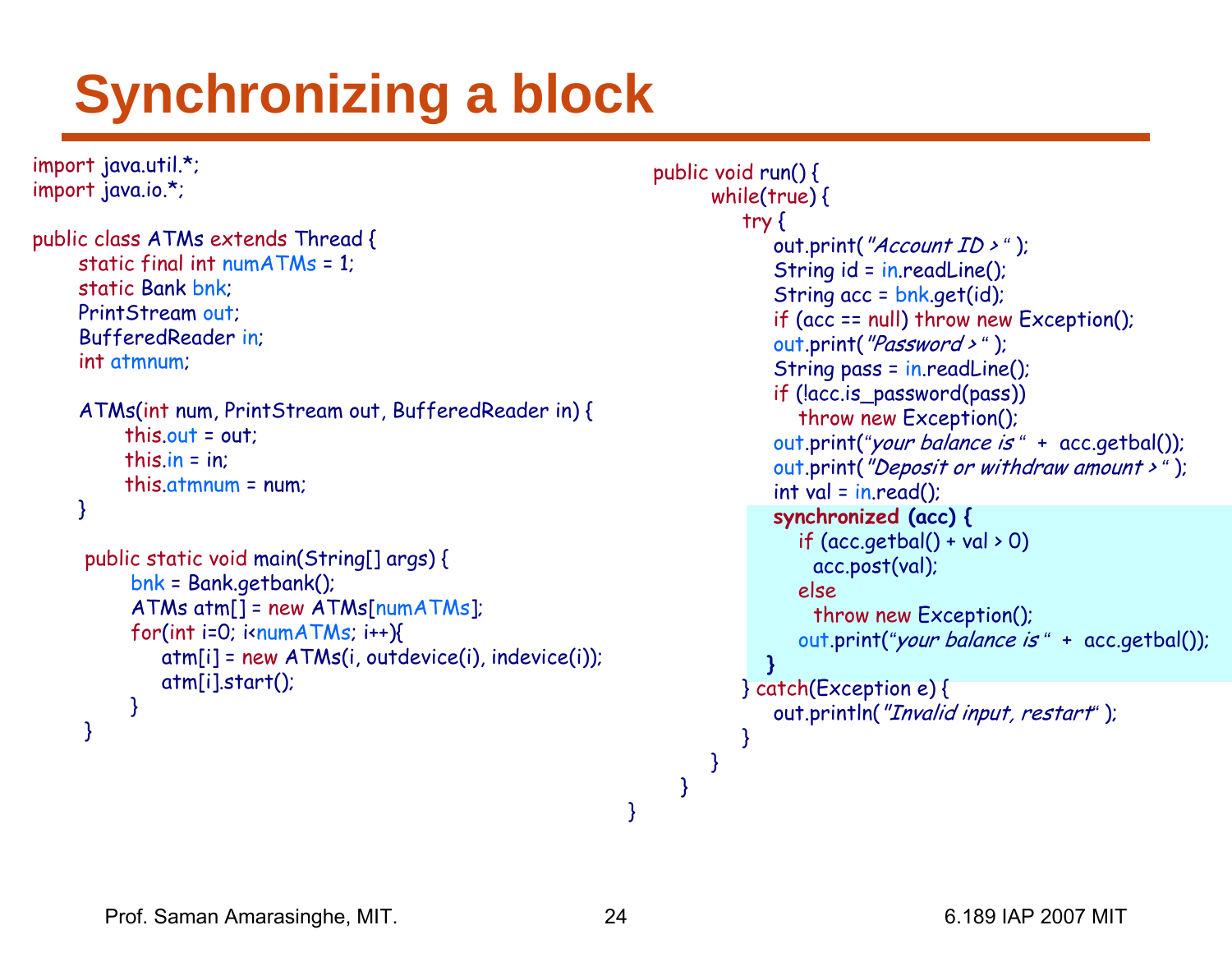**ATM 1**out.print( *"*your balance is *"* + acc.getbal()); **Your account balance is 100**out.print("Deposit or withdraw amount > *"*); **Deposit or Withdraw amount > -***90* int val = in.read(); synchronized(acc) if (acc.getbal() + val > 0) acc.post(val); out.print( *"*your balance is *"* + acc.getbal()); **Your account balance is 10 ATM 2**out.print( *"*your balance is *"* + acc.getbal()); **Your account balance is 100** out.print("Deposit or withdraw amount > *"*); **Deposit or Withdraw amount > -***90*int val = in.read(); synchronized(acc) if (acc.getbal() + val > 0) throw new Exception() **balance**100100100100101010val > 0)<br>alance is " + accessibal()); with the **but couldn't couldn't with the Couldn't Couldn't Couldn't Couldn't Couldn't Couldn't Couldn't Couldn't Couldn't Couldn't Couldn't Couldn't Couldn't Couldn't Couldn't Couldn't Couldn't Couldn't Couldn't Couldn't Couldn't C** 

Prof. Saman Amarasinghe, MIT. 25 6.189 IAP 2007 MIT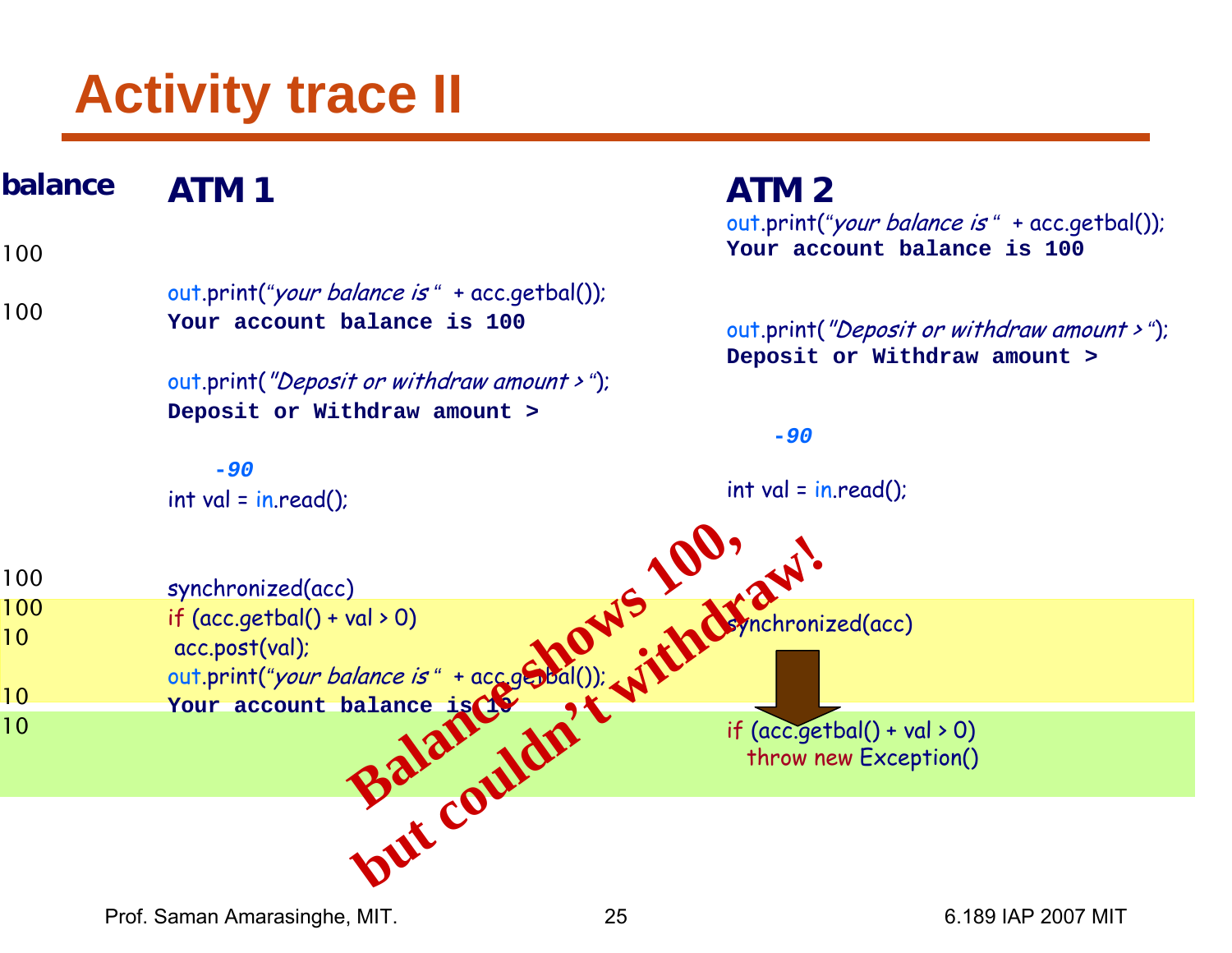# **Synchronizing a block**

```
import java.util.*;
import java.io.*;
public class ATMs extends Thread {
     static final int numATMs = 1;
     static Bank bnk;
    PrintStream out;
     BufferedReader in;
     int atmnum;
     ATMs(int num, PrintStream out, BufferedReader in) {
         this.out = out;
         this.in = in;
         this.atmnum = num;
    }
     public static void main(String[] args) {
           bnk = Bank.getbank();
          ATMs atm[] = new ATMs[numATMs];
          for(int i=0; i<br/>i-numATMs; i++){
              atm[i] = new ATMs(i, outdevice(i), indevice(i));
              atm[i].start();
          }
     }
                                                                    public void run() {
                                                                           while(true) {
                                                                              try {
                                                                                  out.print("Account ID > " );
                                                                                  String id = in.readLine();
                                                                                  String acc = bnk.get(id);
                                                                                  if (acc == null) throw new Exception();
                                                                                  out.print("Password >" );
                                                                                  String pass = in.readLine();
                                                                                  if (!acc.is_password(pass)) 
                                                                                     throw new Exception();
                                                                                  synchronized (acc) {
                                                                                     out.print("your balance is " + acc.getbal());
                                                                                     out.print("Deposit or withdraw amount > " );
                                                                                    int val = in.read();
                                                                                     if (\text{acc.getbal}() + \text{val} > 0)acc.post(val);
                                                                                     elsethrow new Exception();
                                                                                     out.print("your balance is " + acc.getbal());
                                                                                 }
                                                                              } catch(Exception e) {
                                                                                  out.println("Invalid input, restart" );
                                                                              }
                                                                           }
                                                                        }
                                                                  }
```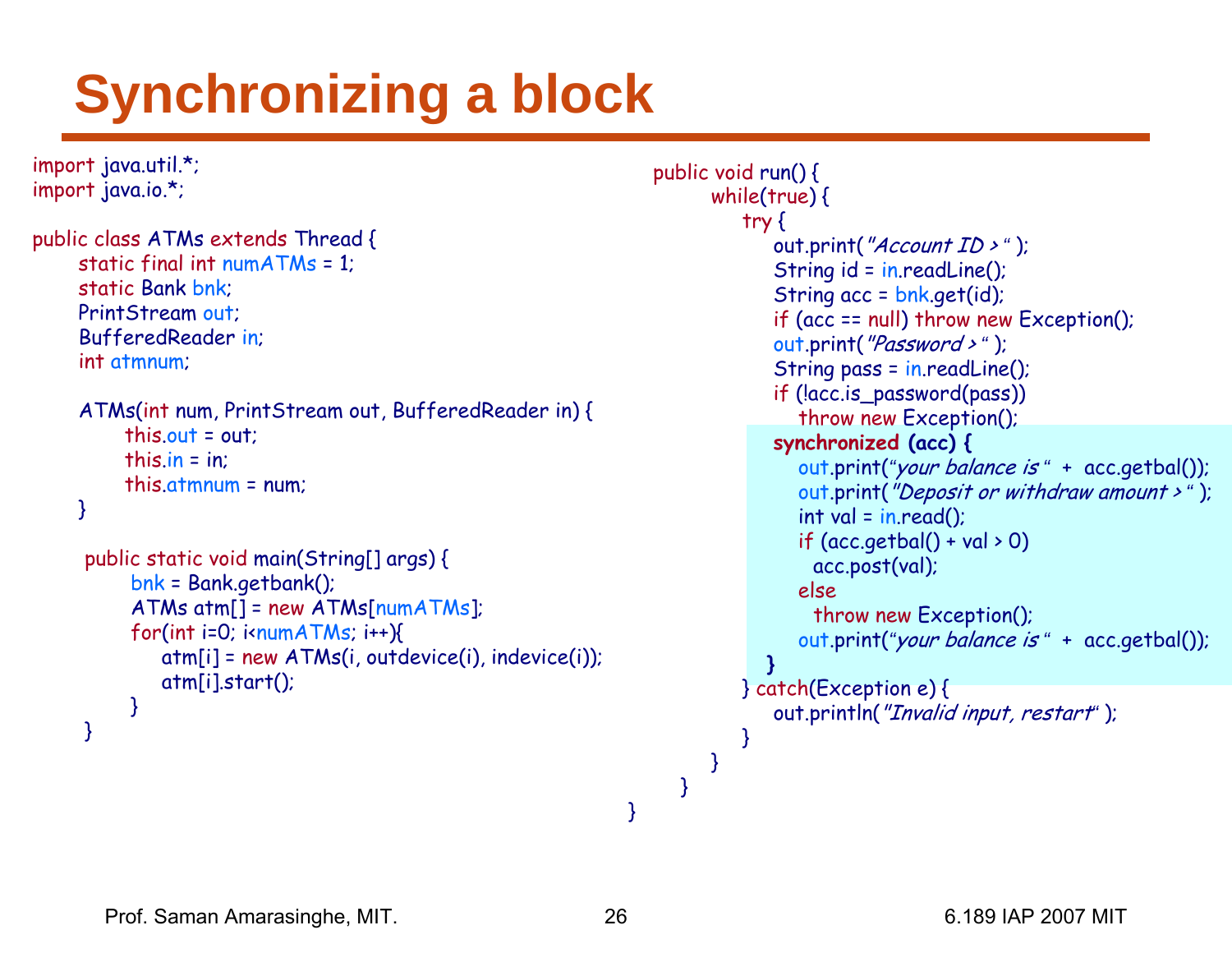#### **ATM 1**

**Account ID >**

*ben*

**Password >**

#### **ATM 2**

**Account ID >**

*ben***Password >**

*6189cell*

#### *6189cell*

synchronized(acc) out.print( *"*your balance is *"* + acc.getbal()); **Your account balance is 100**

out.print("Deposit or withdraw amount > *"*); **Deposit or Withdraw amount >**



synchronized(acc) synchronized(acc)

Prof. Saman Amarasinghe, MIT. 27 2007 27 6.189 IAP 2007 MIT **-***90*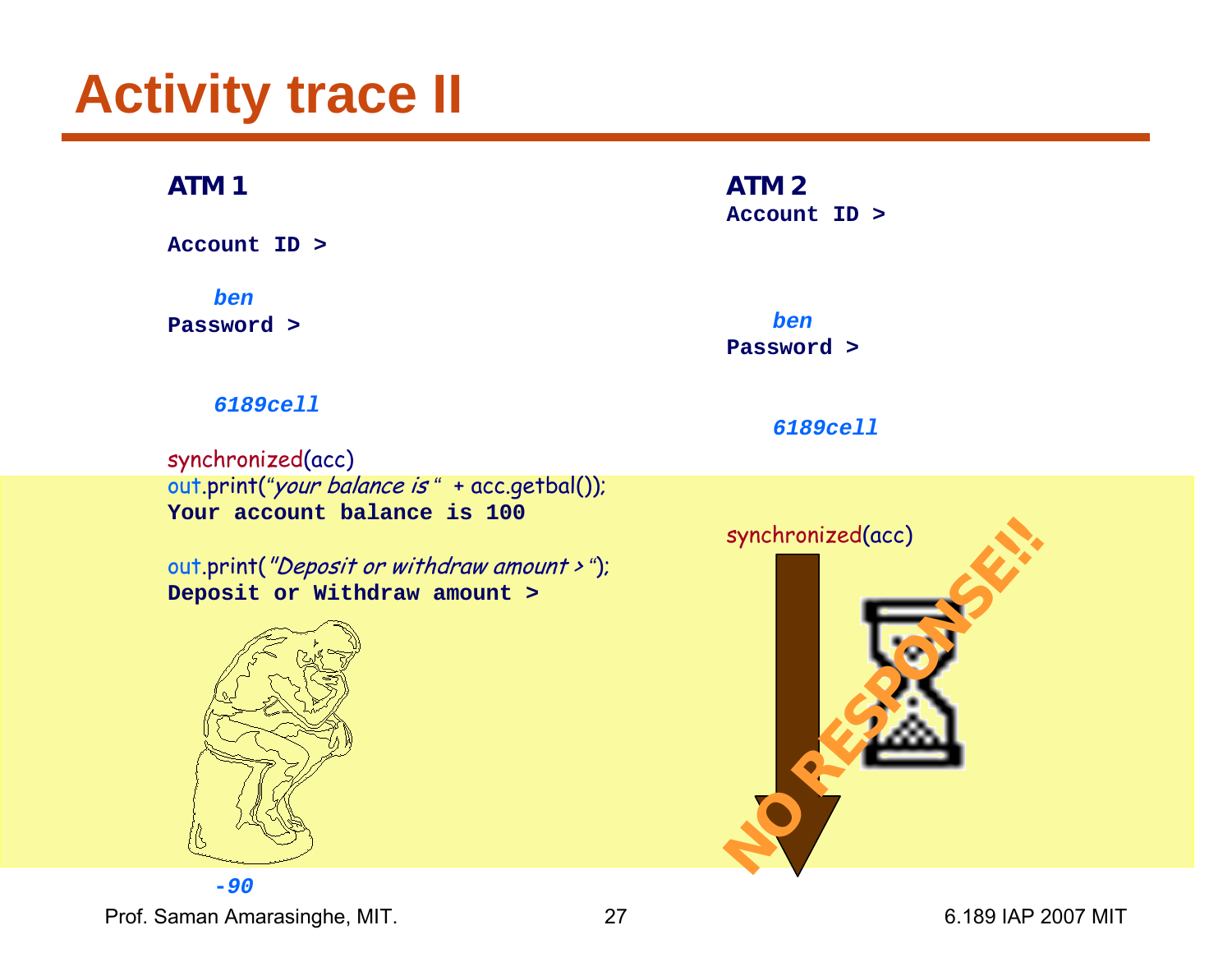```
public boolean transfer(Account from, Account to, int val) {
     synchronized(from) {
         if (from.getbal() > val)
            from.post(-val);
         else
            throw new Exception();
         synchronized(to) {
            to.post(val);
         }
      }
   }
```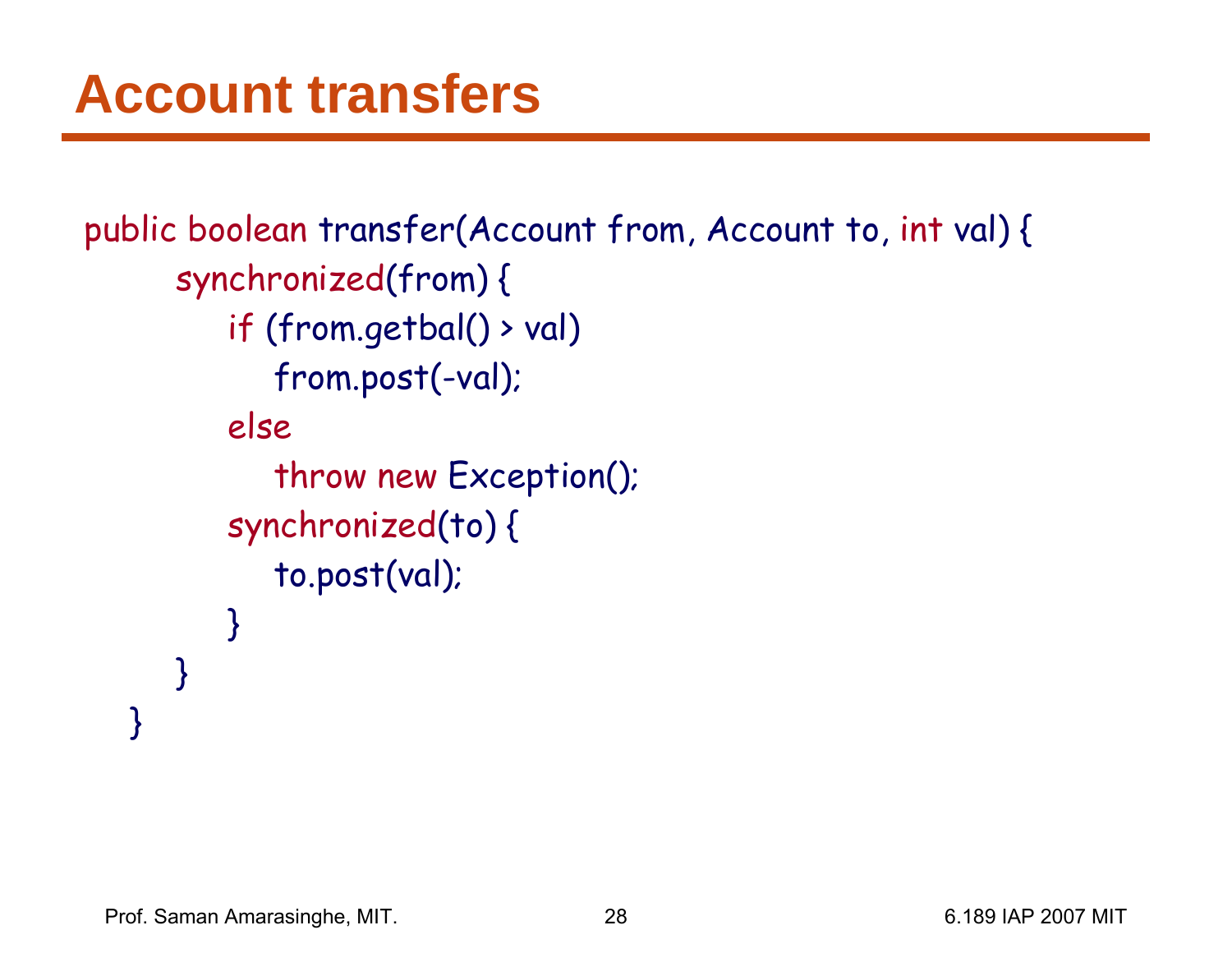#### **Account Transfers**

#### **Allyssa wants to transfer \$10 to Ben's account While Ben wants to also transfer \$20 to Allyssa'<sup>s</sup> account**

#### **Allyssa** Æ**Ben**

synchronized(from) if (from.getbal() > val) from.post(-val);

synchronized(to)

**to be released to** 

**Waiting for Ben's account** 

#### **Ben** Æ**Allysa**

synchronized(from) if (from.getbal() > val) from.post(-val);

synchronized(to) **Waiting for Allyssa's account to be released to perform** EADLOCKED!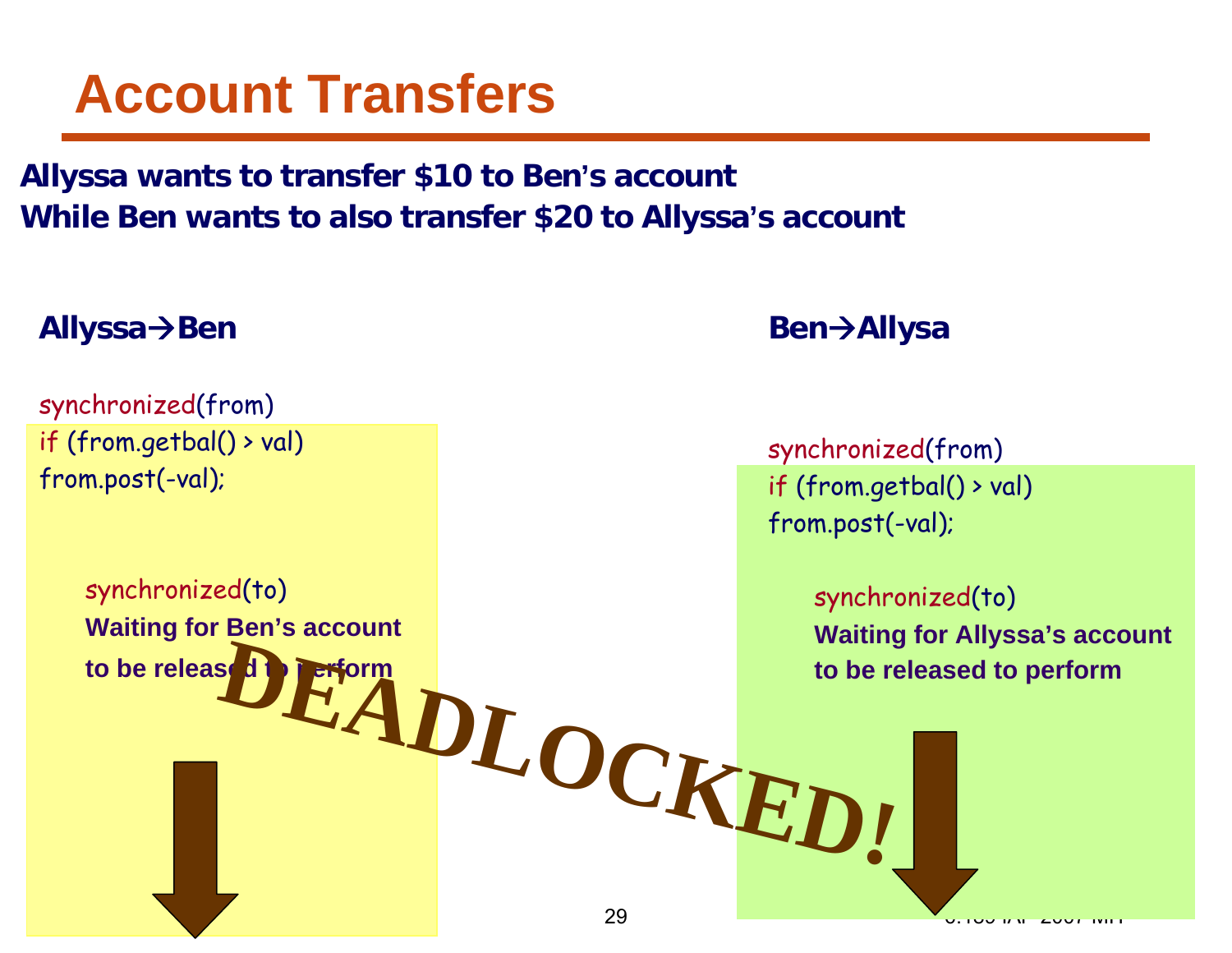#### **Avoiding Deadlock**

- ●Cycle in locking graph = **deadlock**
- Standard solution: **canonical order** for locks
	- $\overline{\phantom{a}}$ Acquire in increasing order
	- $\overline{\mathcal{L}}$ Release in decreasing order
- Ensures deadlock-freedom, but not always easy to do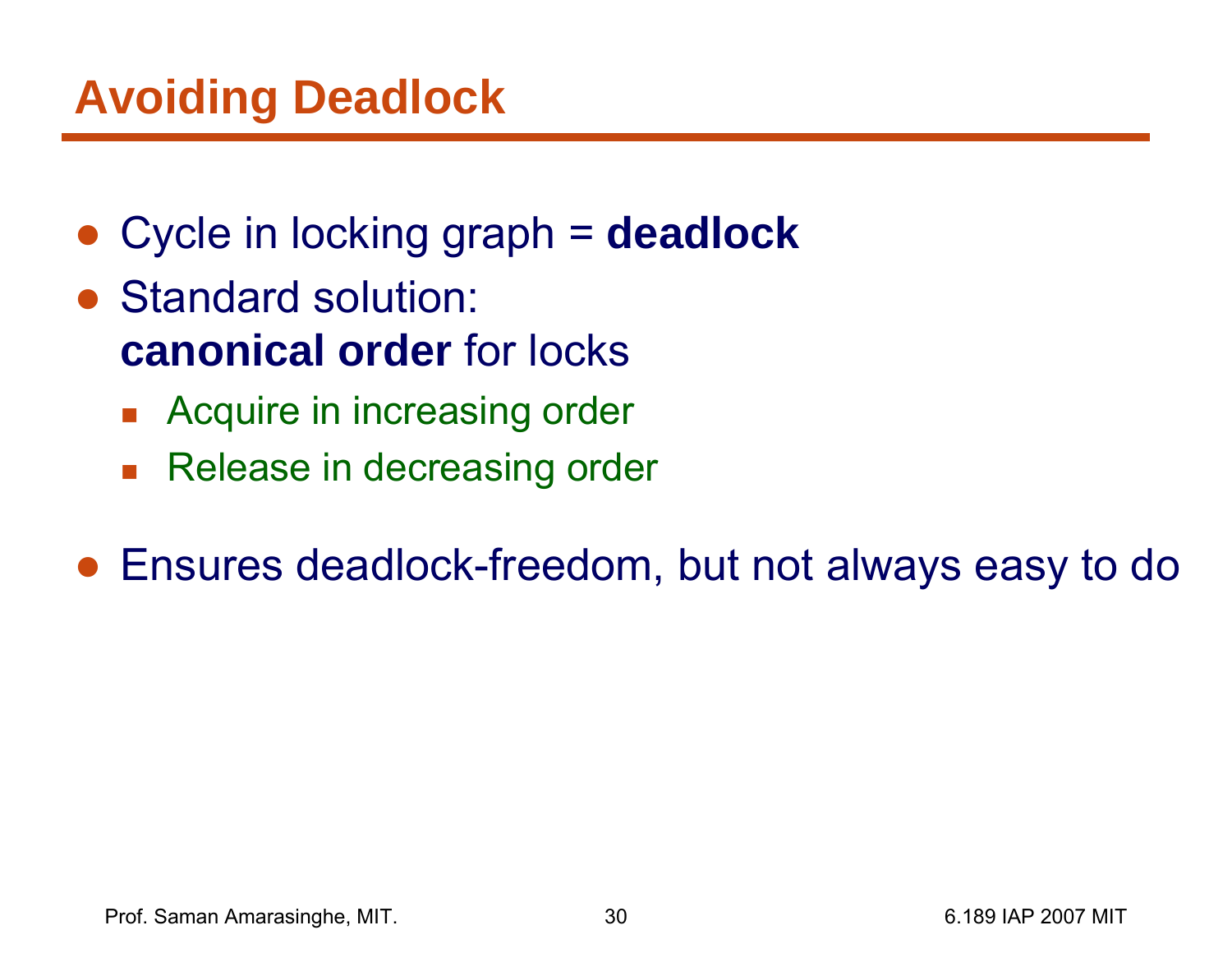## **Account and Bank**

…

}

…

```
public class Account {
    String id; 
    String password;
    int balance;
    static int count;
```
}

…

}

```
public boolean transfer(Account from, 
                        Account to, 
                        int val) \{
```

```
Account(String id, 
          String password, String balance) {
    this.id = id:
    this.password = password;
    this.balance = balance;
```

```
synchronized(from) {
   synchronized(to) {
        if (from.getbal() > val)
             from.post(-val);
        elsethrow new Exception();
        to.post(val);
   }
}
```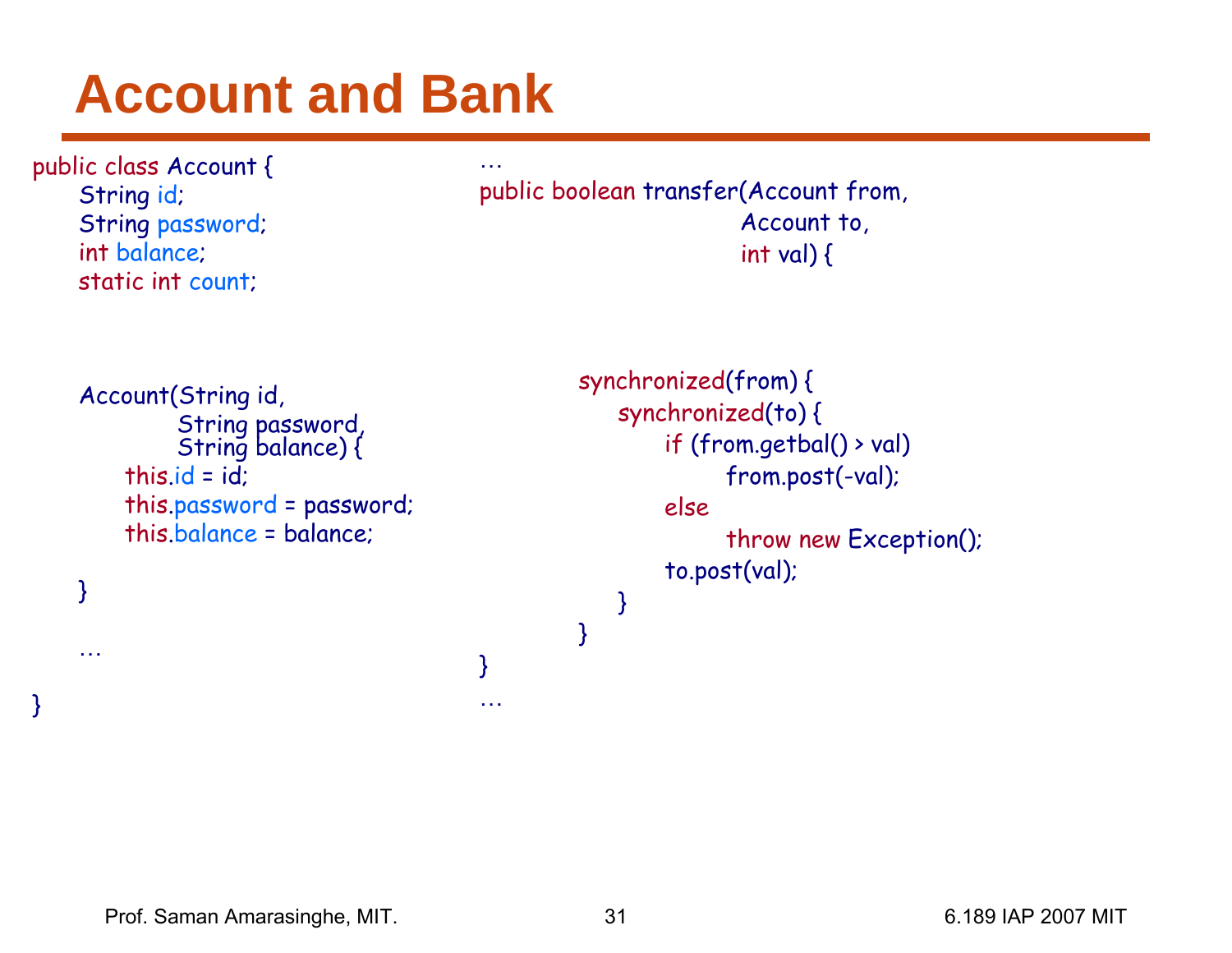## **Account and Bank**

…

}

…

```
public class Account {
    String id; 
    String password;
    int balance;
    static int count;
    public int rank;
    Account(String id, 
              String password, String balance) {
         this.id = id:
         this.password = password;
         this.balance = balance;
         rank = count++;
    }
    …
```
}

public boolean transfer(Account from, Account to, int val) {

> Account first = (from.rank > to.rank)?from:to; Account second = (from.rank > to.rank)?to:from; synchronized(first) { synchronized(second) { if (from.getbal() > val) from.post(-val); elsethrow new Exception(); to.post(val); } }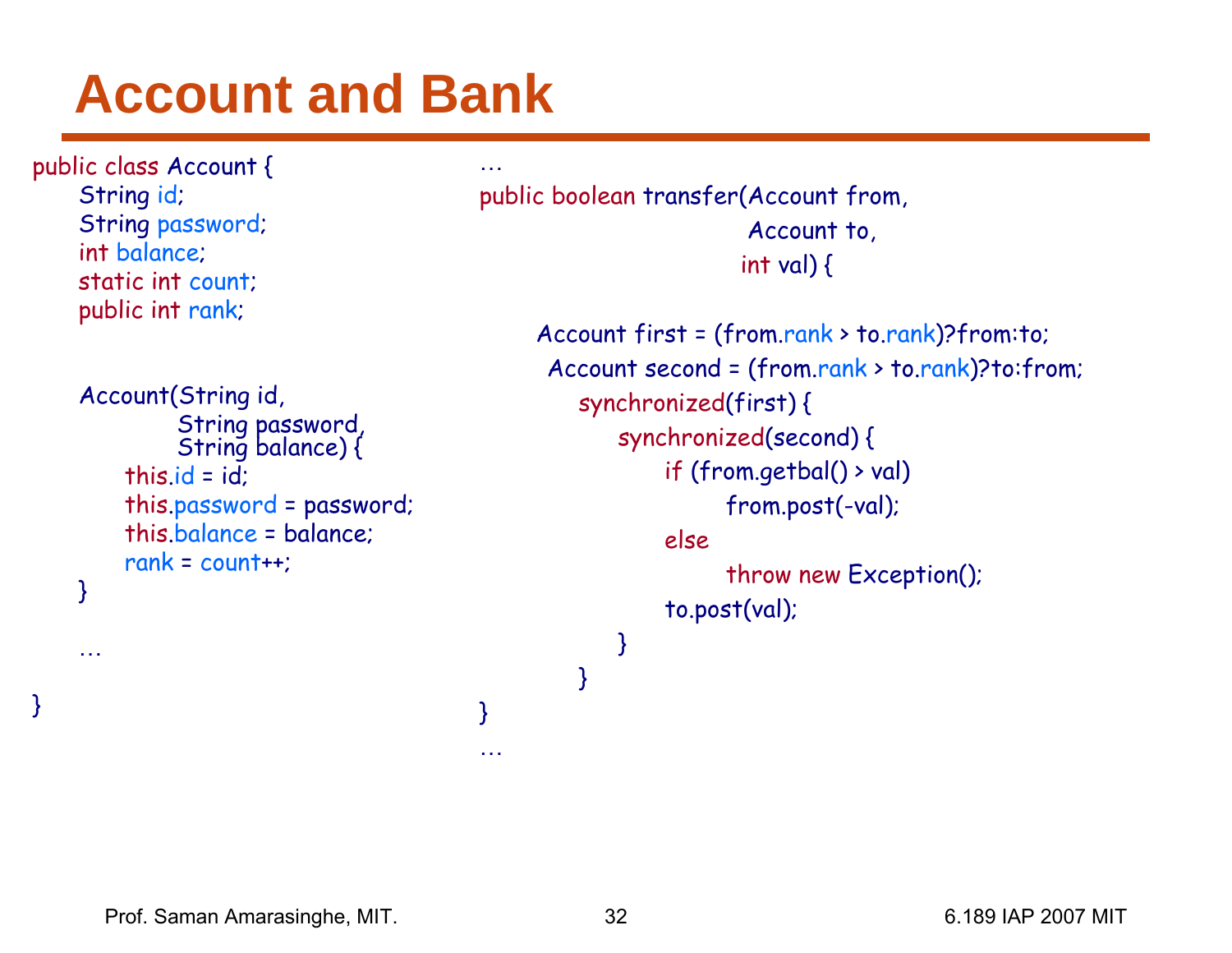#### Race conditions – insidious bugs

- $\mathcal{L}_{\text{max}}$ Non-deterministic, timing dependent
- $\mathbb{R}^n$ Cause data corruption, crashes
- $\mathcal{C}^{\mathcal{A}}$ Difficult to detect, reproduce, eliminate
- ● Many programs contain **races**
	- $\mathbb{R}^3$ Inadvertent programming errors
	- $\mathbb{Z}^2$ Failure to observe **locking discipline**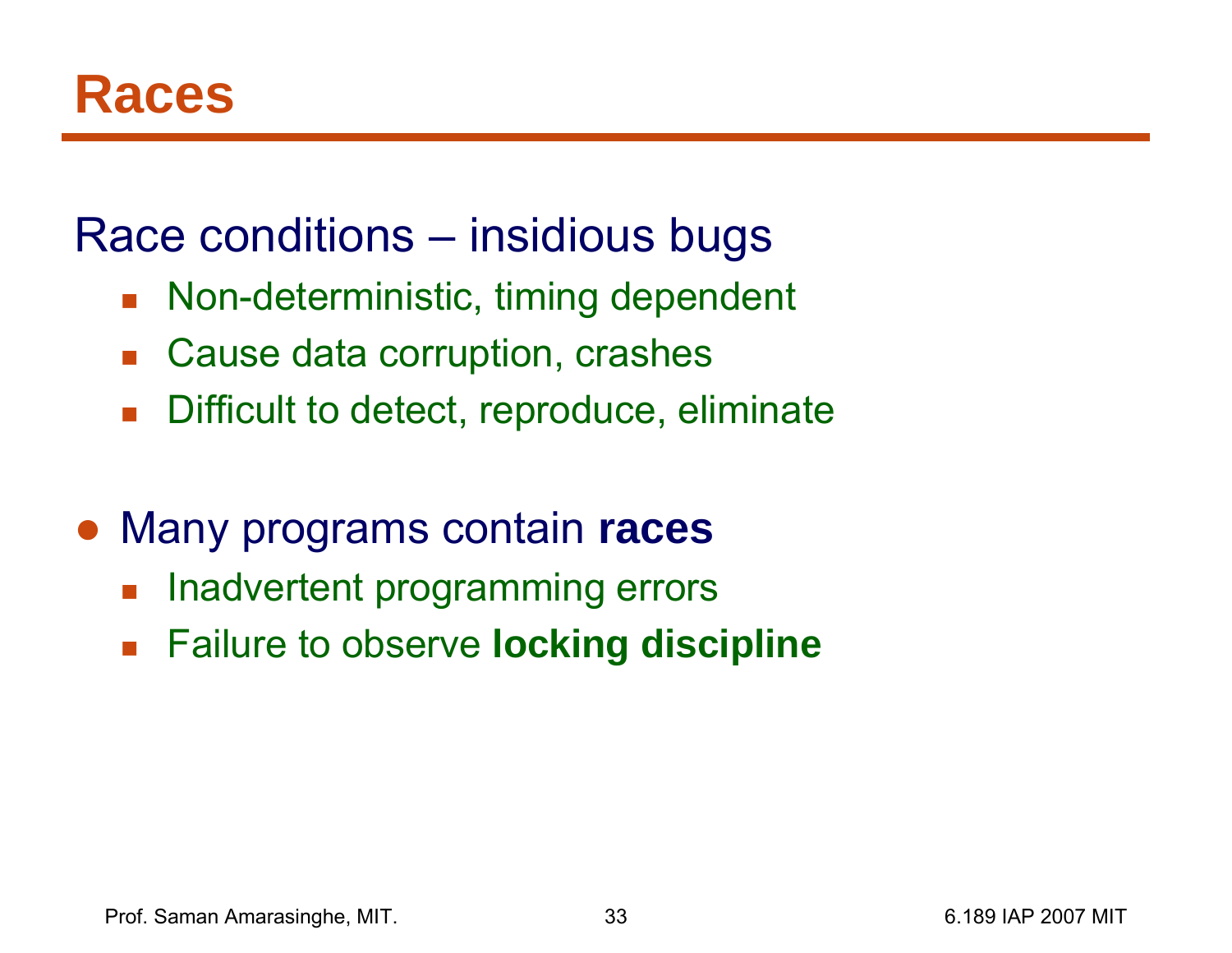● A **data race** happens when two threads access a variable simultaneously, and one access is a *write*

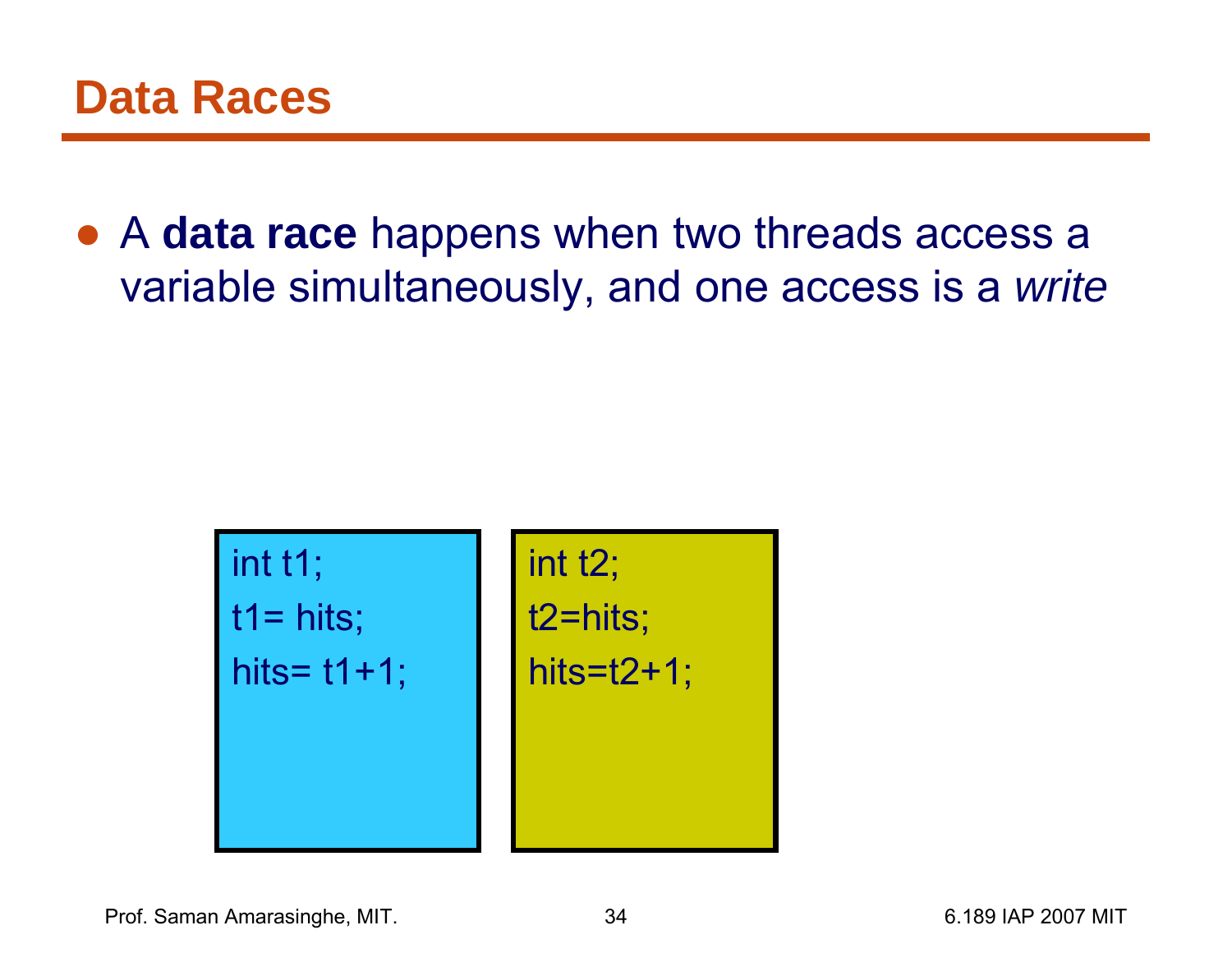● A **data race** happens when two threads access a variable simultaneously, and one access is a *write*



Prof. Saman Amarasinghe, MIT.  $\qquad \qquad 35$  8.189 IAP 2007 MIT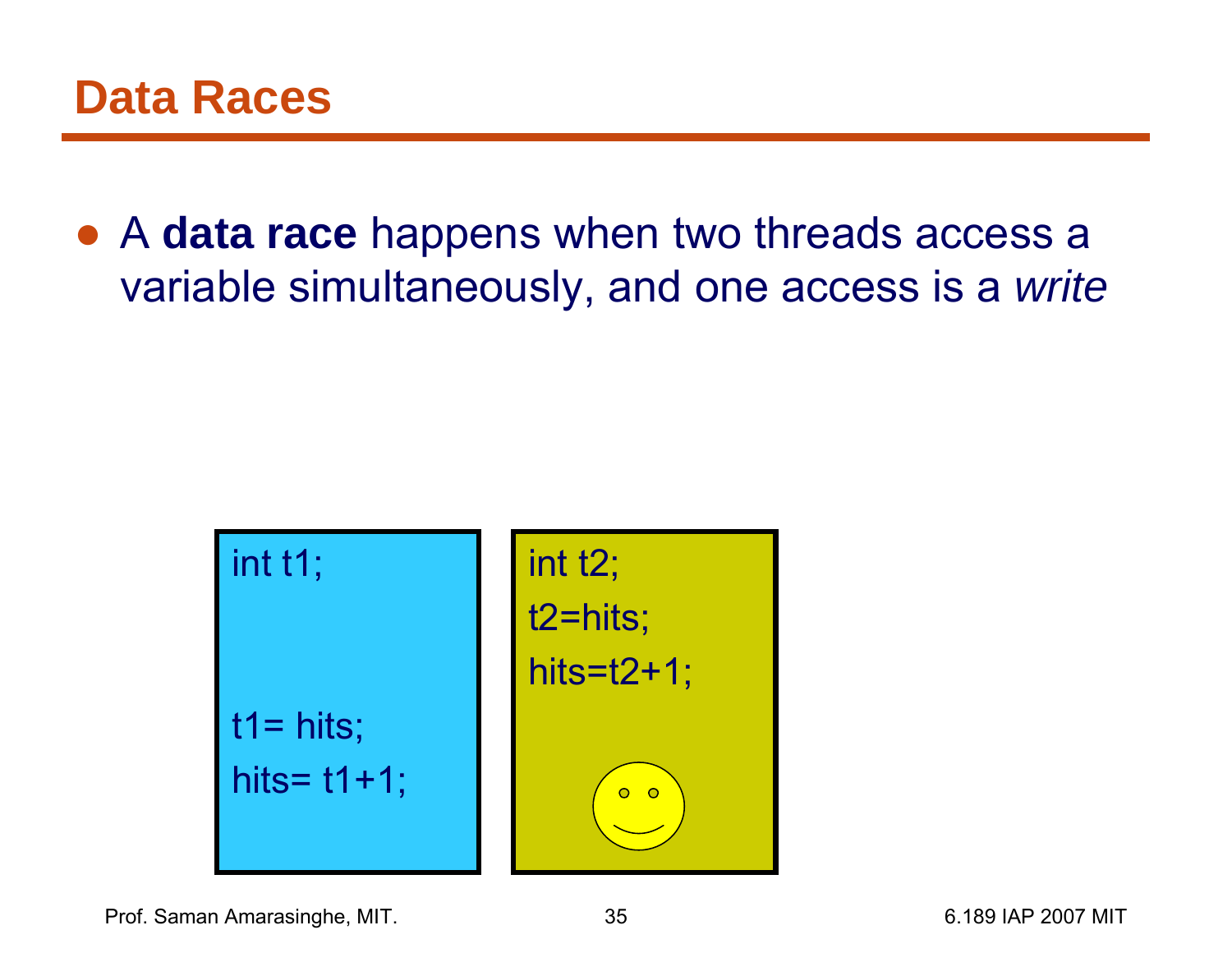● A **data race** happens when two threads access a variable simultaneously, and one access is a *write*



Prof. Saman Amarasinghe, MIT.  $\overline{36}$  36 6.189 IAP 2007 MIT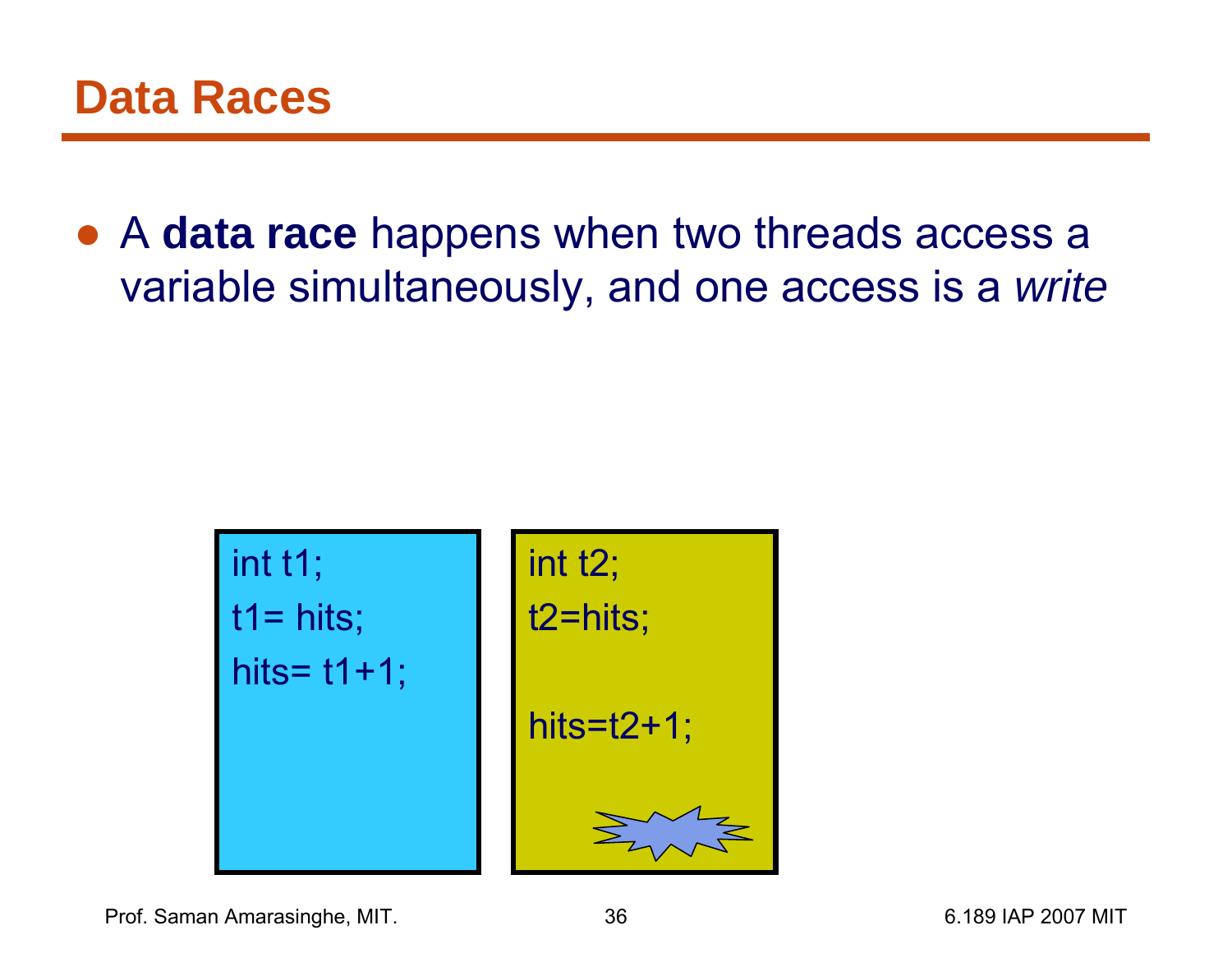#### **Data Races**

#### • Problem with data races: **non-determinism**

- **Depends on interleaving of threads**
- Usual way to avoid data races: **mutual exclusion**
	- Ensures serialized access of all the shared objects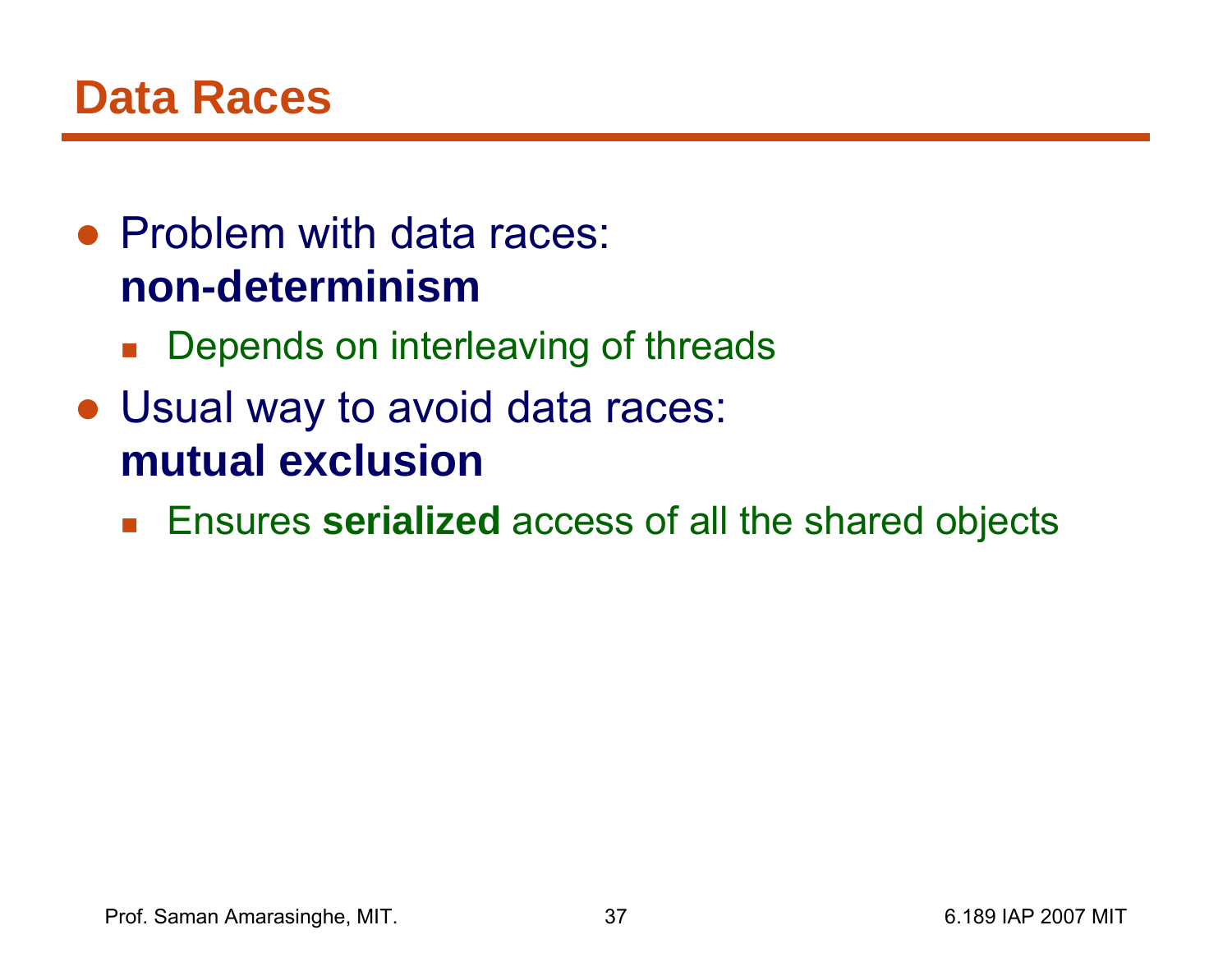# **Dining Philosophers Problem**

- $\bullet$  There are 5 philosophers sitting at a round table.
- $\bullet$  Between each adjacent pair of philosophers is a chopstick.
- $\bullet$  Each philosopher does two things: think and eat.
	- П The philosopher thinks for a while.
	- $\mathbb{R}^n$  When the philosopher becomes hungry, she stops thinking and…
		- –Picks up left and right chopstick
		- – He cannot eat until he has both chopsticks, has to wait until both chopsticks are available
		- – When the philosopher gets the two chopsticks she eats
	- When the philosopher is done eating he puts down the chopsticks and begins thinking again.



Prof. Saman Amarasinghe, MIT.  $\qquad \qquad 38$  6.189 IAP 2007 MIT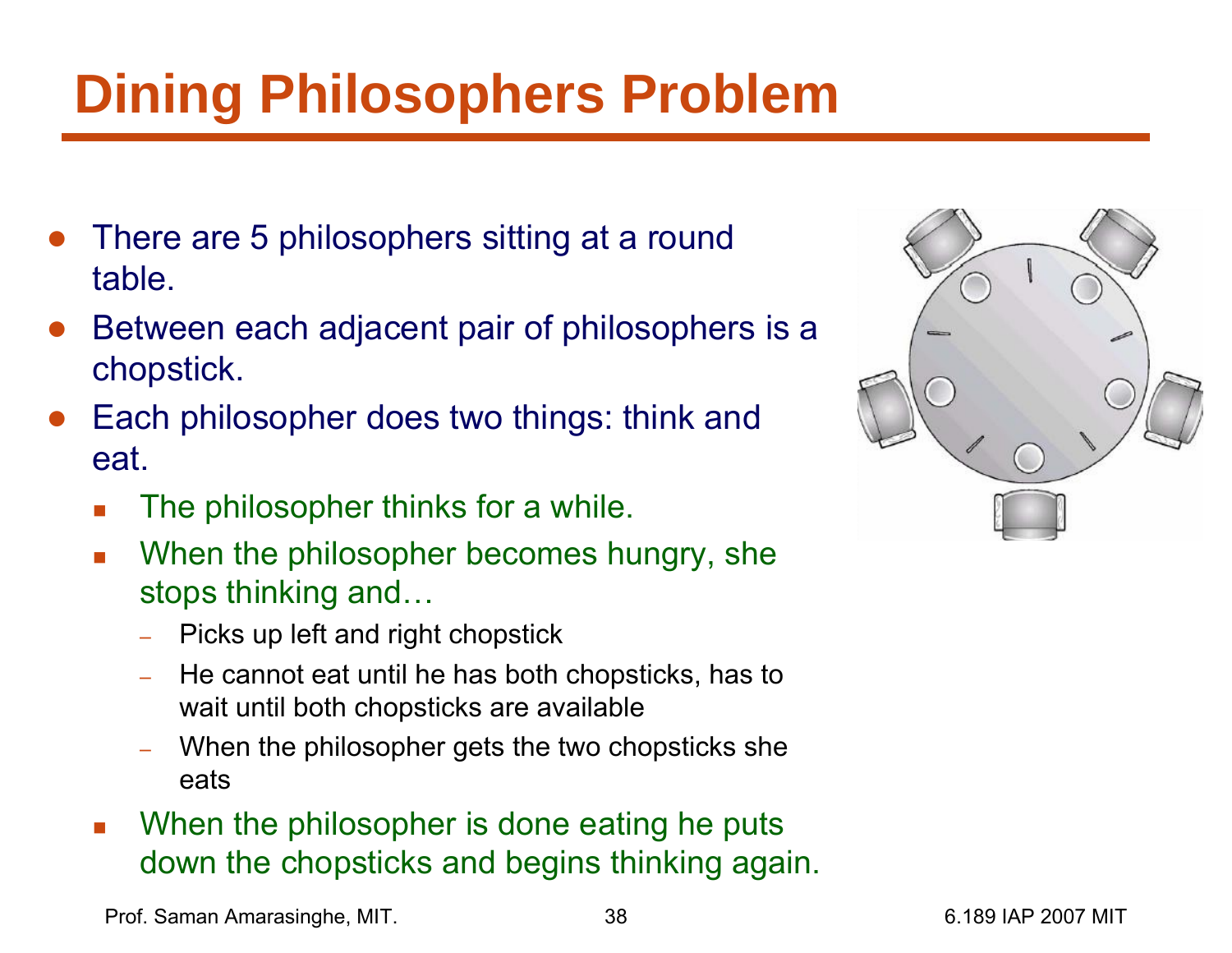# **Dining Philosophers Problem Setup**

```
import java.io.*;
import java.util.*;
```

```
public class Philosopher extends Thread {
    static final int count = 5;
    Chopstick left;
    Chopstick right;
    int position;
```

```
Philosopher(int position, 
                Chopstick left, Chopstick right) {
     this.position = position;
     this.left = left;
     this.right = right;
}
```
public static void main(String[] args) { Philosopher phil[] = new Philosopher[count];

```
Chopstick last = new Chopstick();
Chopstick left = last;
for(int i=0; i<br/>count; i++){
     Chopstick right = (i == count-1)? last :
                             new Chopstick();
     phil[i] = new Philosopher(i, left, right);
     left = right;
}
```

```
for(int i=0; i\longleftarrow icount; i++){
       phil[i].start();
 }
```
}

…

}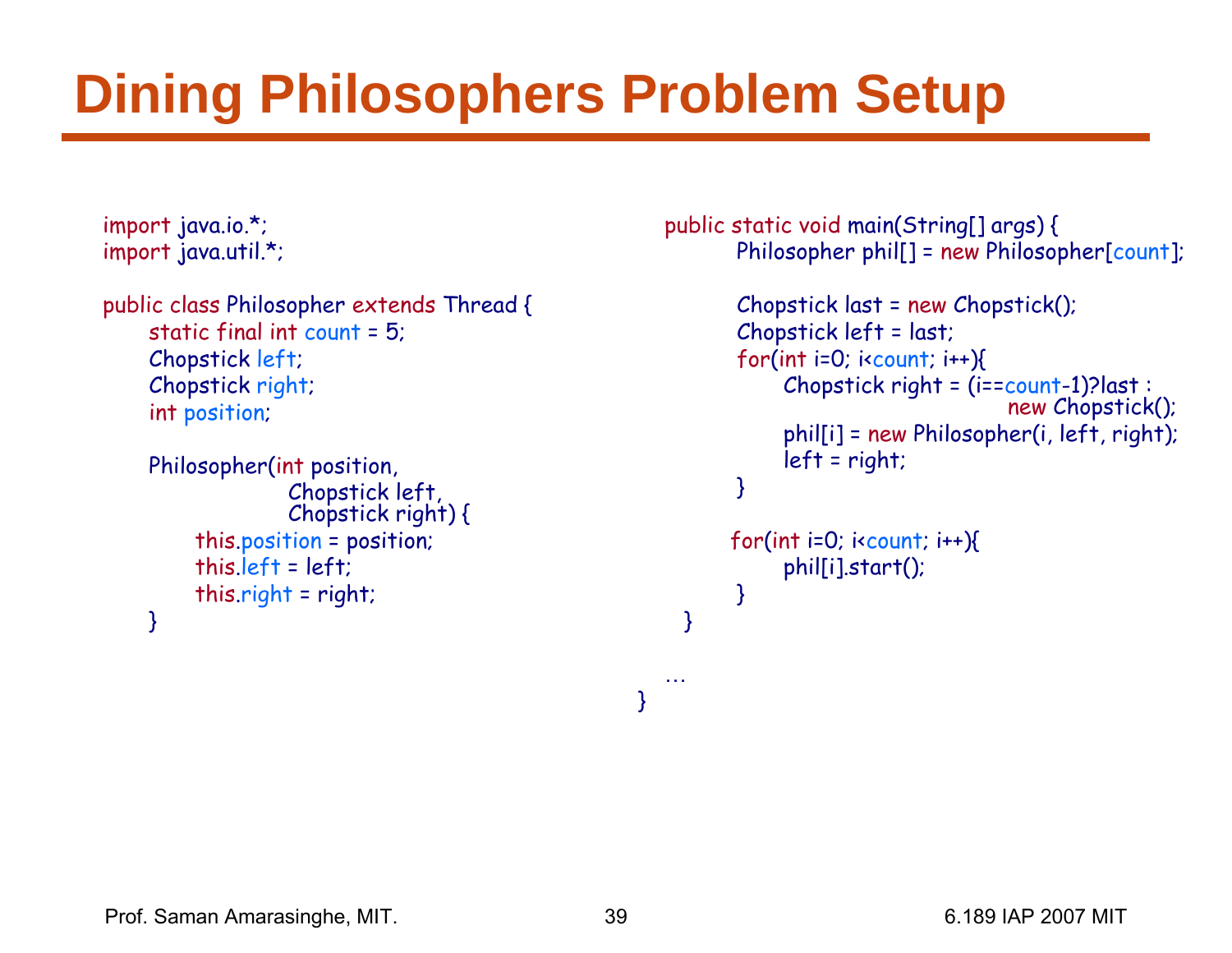# **Dining Philosophers Problem: Take I**

```
public void run() {
        try
{
           while
(true) {
11 Synchronized(left){
2 synchronized
(right) {
3 System.out.println(times +": Philosopher " + position +" is done eating");
                 }
               }
           }
       } catch (Exception e) {
           System.out.println("Philosopher " + position +"'s meal got disturbed");
       }
    }
```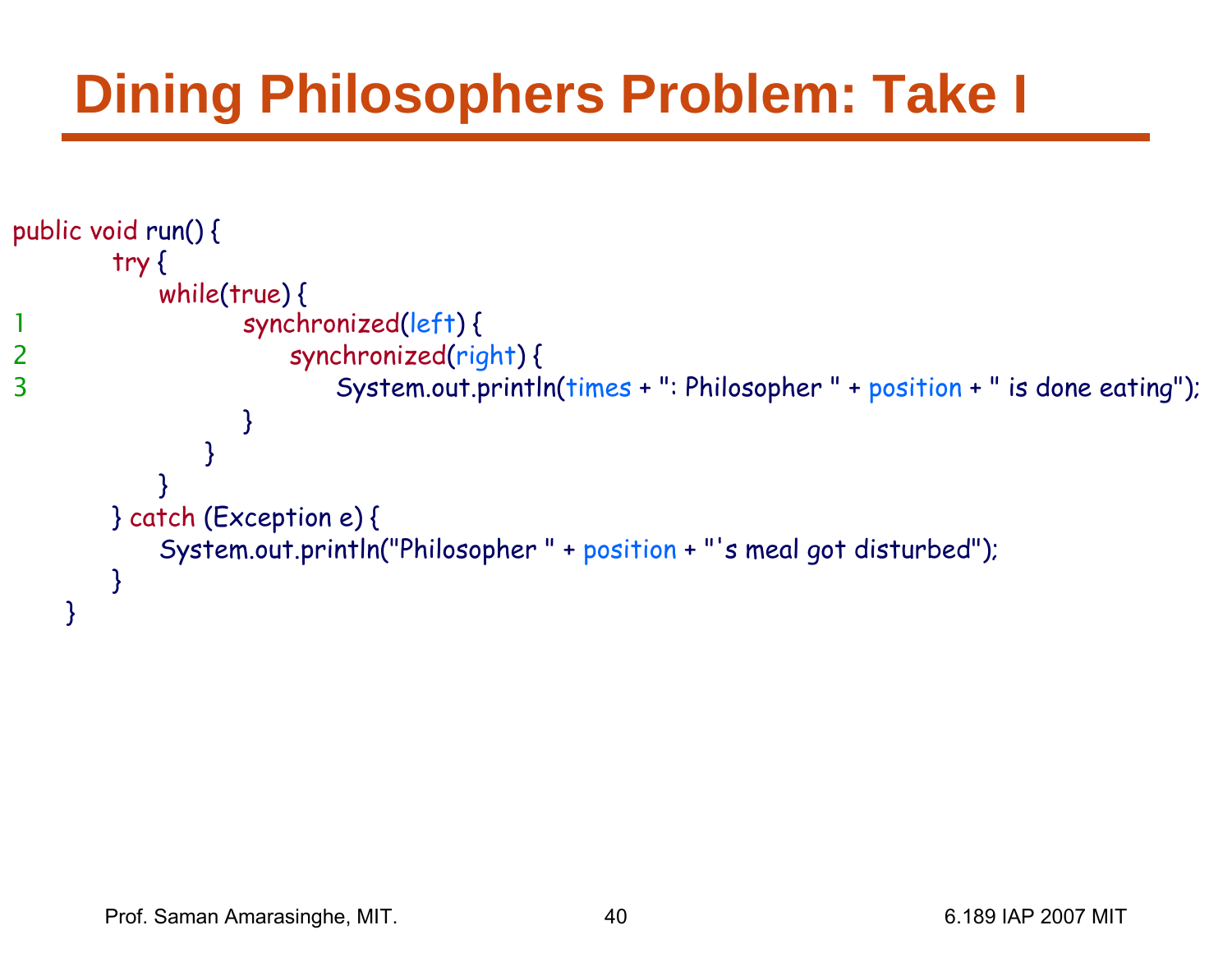# **Dining Philosophers Problem: Take II**

```
static Object table;
public void run() {
     try
{
       while
(true) {
1 synchronized
(table) {
2 synchronized
(left) {
3 synchronized
(right) {
4 System.out.println(times +": Philosopher " + position +" is done eating");
                      }
              }
           }
       }
     } catch (Exception e) {
       System.out.println("Philosopher " + position +"'s meal got disturbed");
     }
    }
```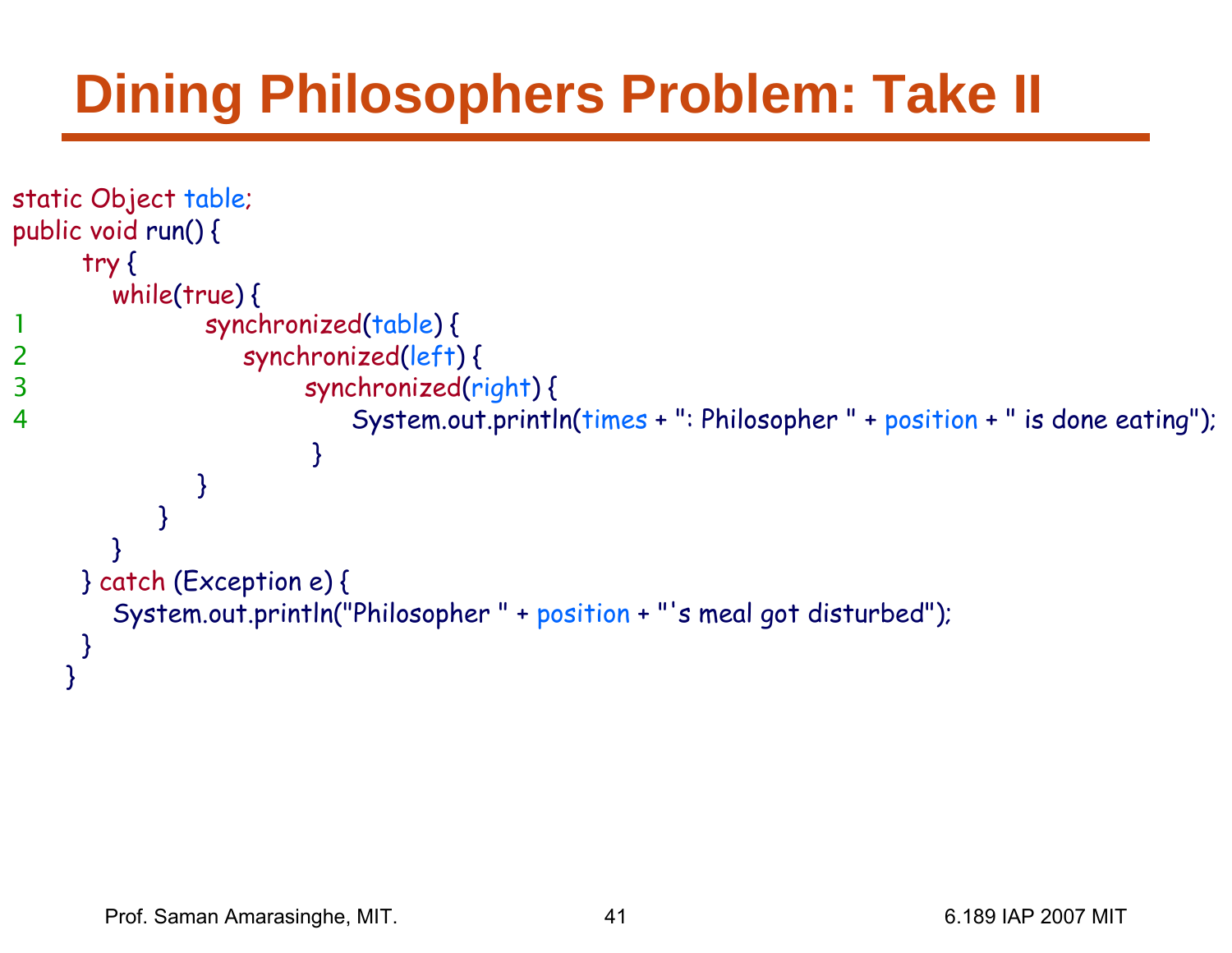# **Dining Philosophers Problem: Take III**

```
public void run() {
    try
{
          Chopstick first = (position%2 == 0)?left:right;
         Chopstick second = (position%2 == 0)?right:left;
                 while
(true) {
1 synchronized(first) {
2 synchronized(second) {
3 System.out.println(times +": Philosopher " + position +" is done eating"
                         }
                     }
                 }
              } catch (Exception e) {
                 System.out.println("Philosopher " + position +"'s meal got disturbed");
              }
     }
```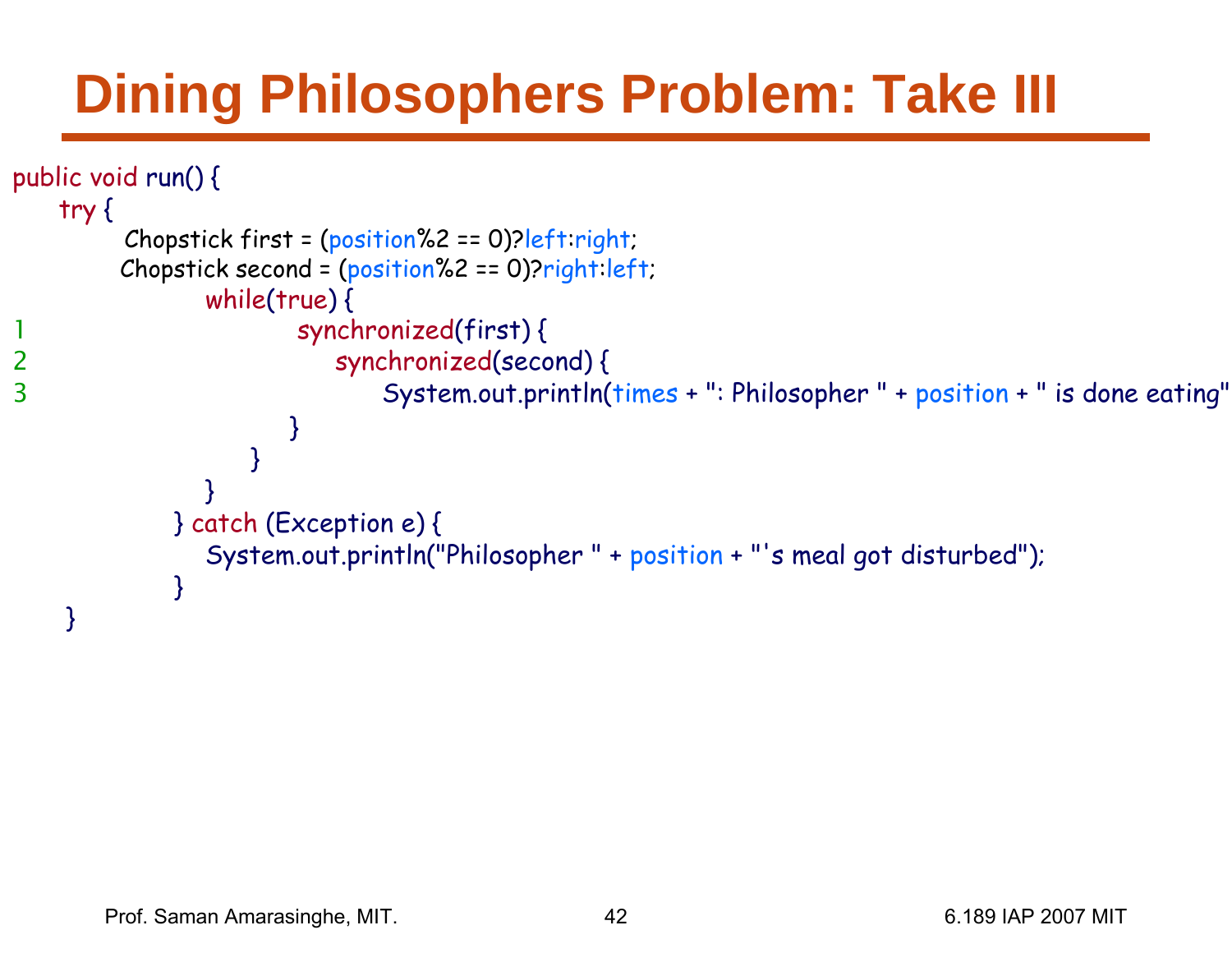## **Other types of Synchronization**

- There are a lot of ways to use Concurrency in Java
	- $\mathbb{R}^n$ **Semaphores**
	- $\mathcal{L}^{\mathcal{L}}$ Blocking & non-blocking queues
	- M. Concurrent hash maps
	- $\mathcal{L}(\mathcal{A})$ Copy-on-write arrays
	- $\mathcal{L}_{\text{max}}$ **Exchangers**
	- $\mathcal{L}_{\text{max}}$ **Barriers**
	- Futures
	- $\mathbb{R}^2$ Thread pool support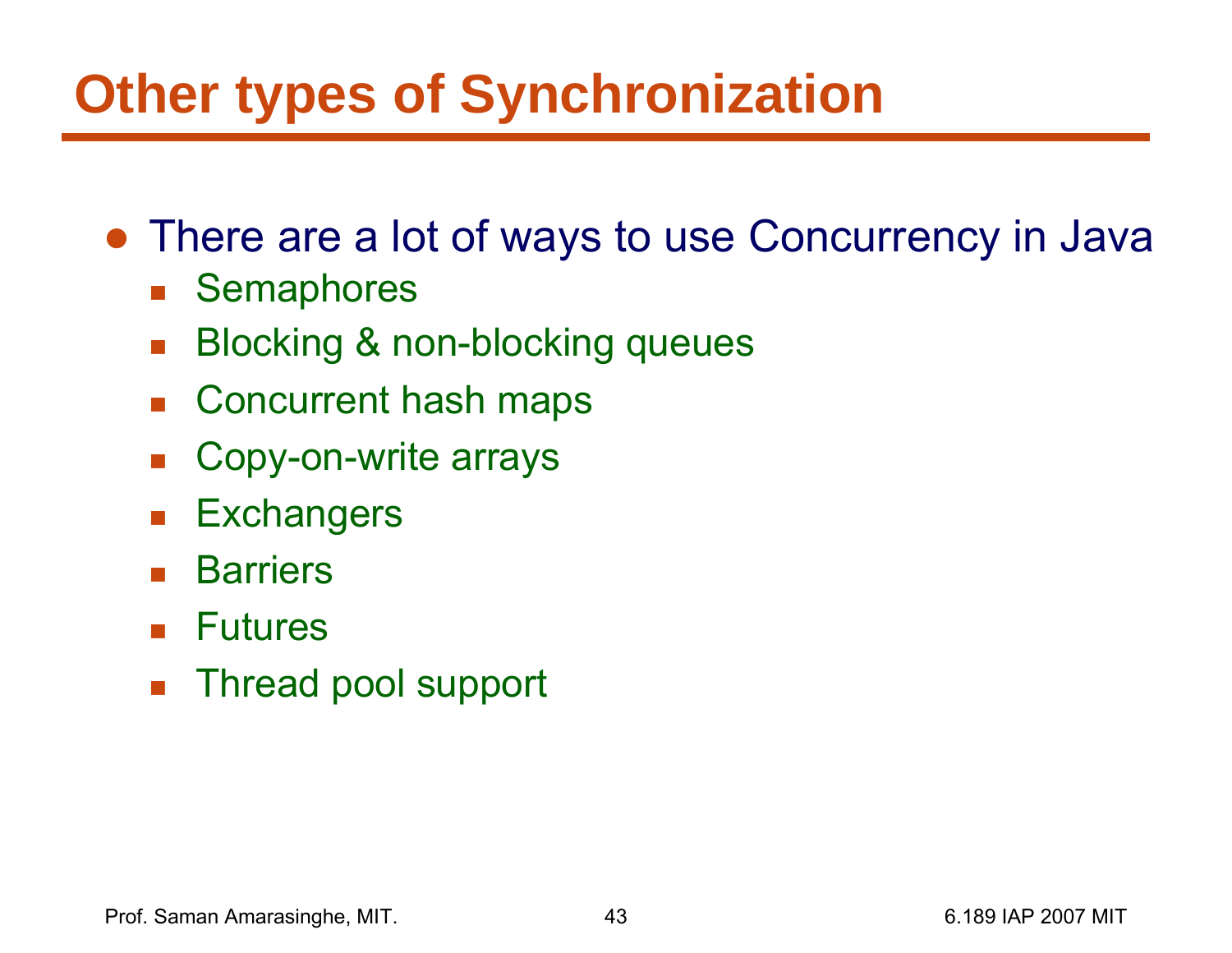#### **Potential Concurrency Problems**

- Deadlock
	- Two or more threads stop and wait for each other
- Livelock
	- Two or more threads continue to execute, but make no progress toward the ultimate goal.
- Starvation
	- Some thread gets deferred forever.
- Lack of fairness
	- Each thread gets a turn to make progress.
- Race Condition
	- $\mathbb{R}^2$  Some possible interleaving of threads results in an undesired computation result.